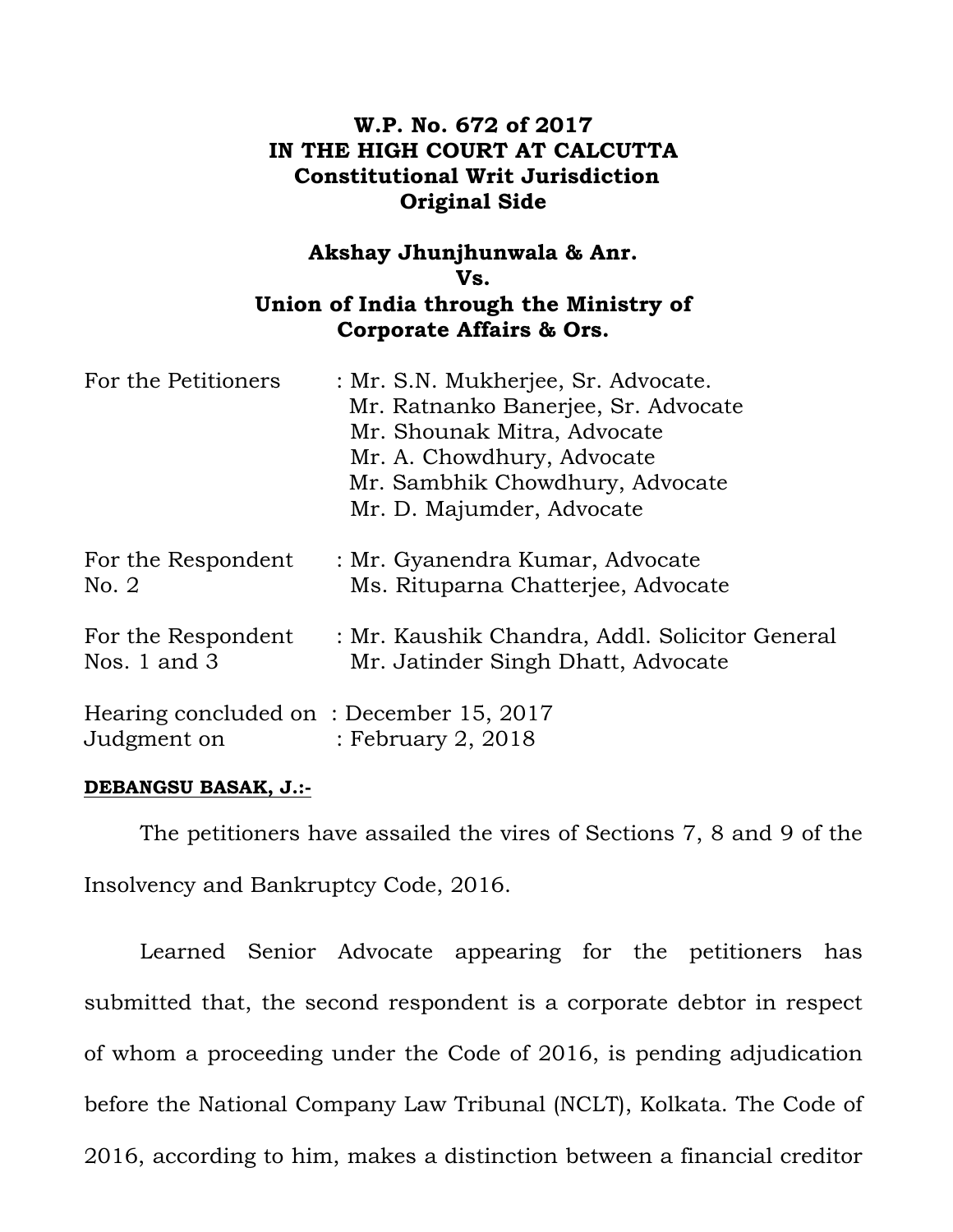and an operational creditor in respect of a corporate debtor which does not have a rational and intelligible basis. The differentiation between the two categories of creditors being unintelligible and irrational, the provisions of Sections 7, 8 and 9 of the Code of 2016 should be struck down. He has submitted that, undue preference has been given to a financial creditor. A financial creditor has a right to be in the Committee of Creditors (COC) of a corporate debtor in an insolvency proceeding. An operational creditor, although such creditor may have a claim far in excess than that of the financial creditor, will have no say in the Committee of Creditors. In a given situation, a corporate debtor may have only one financial creditor. Such financial creditor will constitute COC, without any participation from any other category of creditors of a corporate debtor including that of an operational creditor, although such operational creditor in a given case may have a claim in excess of the financial creditor and the number of operational creditors may exceed the number of financial creditors. Such a distinction between two categories of creditors in respect of the same financial debtor is unjust, unfair, impracticable, irrational and ought not to be countenanced by a Court. The distinctions sought to be introduced by the Code of 2016 in respect of a financial and an operational creditor for corporate debtor has been highlighted by the learned Senior Advocate for the petitioners.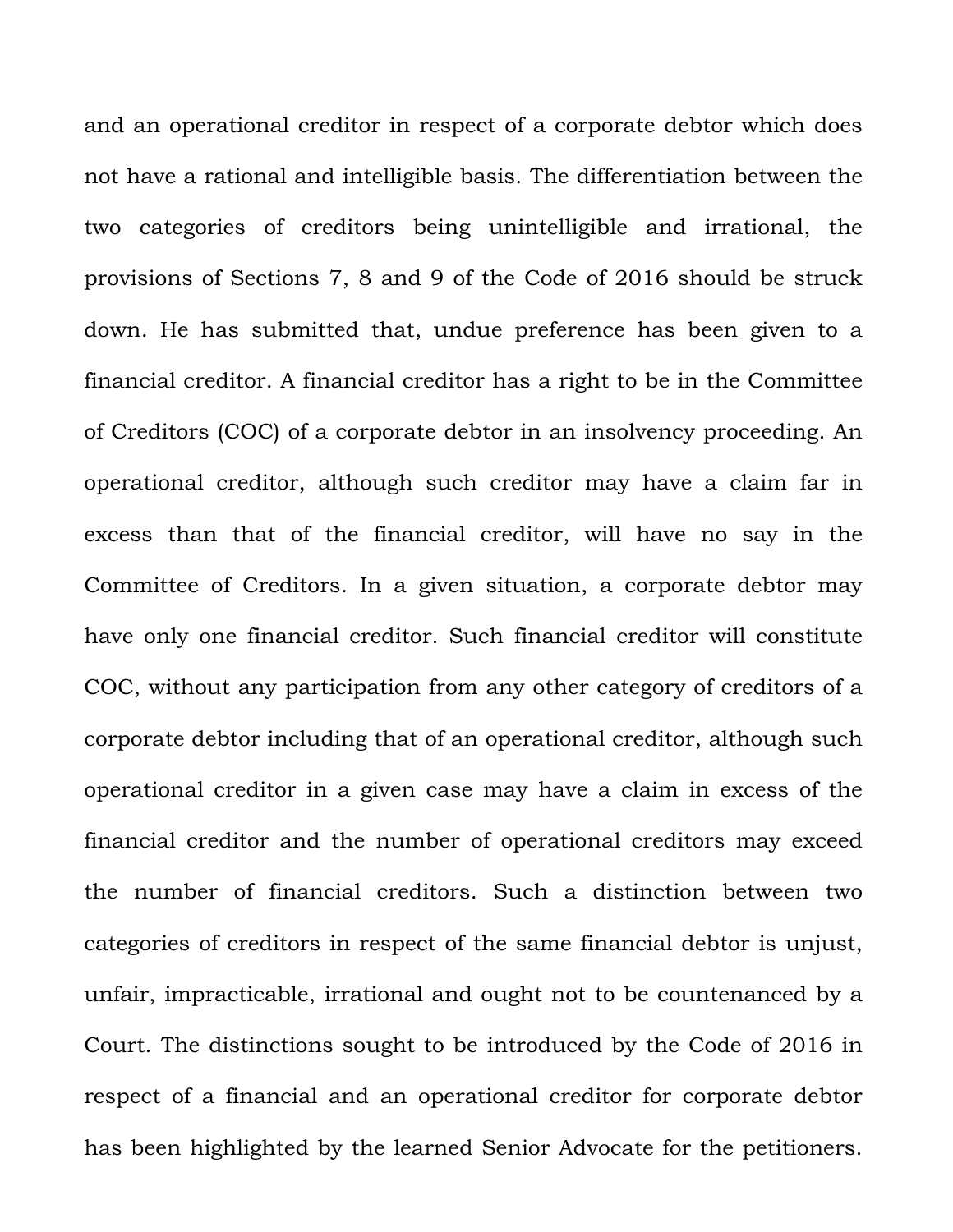He has referred to Sections 3(6), (10), (11), (12), Section 5(6), (7), (8), (20) (21), Section 6, Section 7, Section 8 and Section 9 of the Code of 2016 in this regard.

Learned Senior Advocate for the petitioners has submitted that, the Code of 2016 does not empower the adjudicating authority to look into the validity and sufficiency of a claim lodged by a financial creditor whereas a deeper and a better scrutiny is sought to be introduced in respect of an operational creditor. In both the events, learned Senior Advocate for the petitioners has submitted that, the scope of enquiry as contemplated under the Code of 2016 or at least as the learned Presiding Officers of NCLTs seek to enforce, are within such extreme limited parameters that, justice so far as a corporate debtor is concerned stands affected. He has submitted that, a corporate debtor does not have a platform on which the corporate debtor can get on board along with its creditors to face and challenge the validity, sufficiency, legality and the quantum of the claim leveled against it by any category of creditor, be it the financial or the operational one. In case of an operational creditor, however, the Code envisages a slightly better position for a corporate debtor although such so-called better position is also insufficient. According to him, Section 7 of the Code of 2016 as it stands today does not permit a corporate debtor to claim either set off or make a counter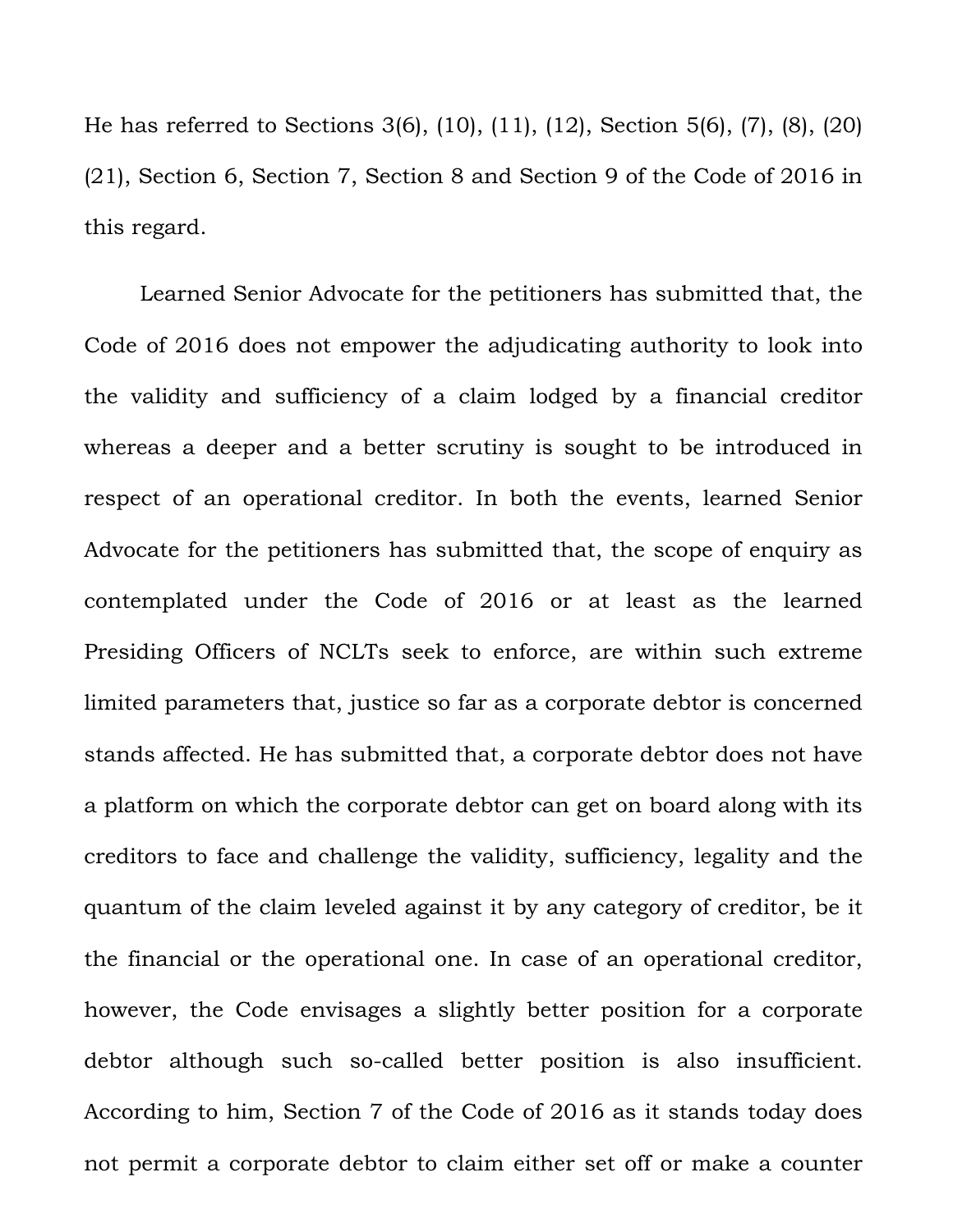claim, a valid defence against the financial creditor. A corporate debtor does not have a platform to contend that, it has a valid ground so as to deny the liability towards the financial creditor. He has given few examples where the Code of 2016 is lacking. He has submitted that, by reason of Section 231 and 238 of the Code of 2016, the corporate debtor and in fact, no stake holder connected or concerned with the corporate debtor, can approach any other forum for the purpose of obtaining an injunction against a proceeding pending before a Tribunal under the Code of 2016.

Learned Senior Advocate for the petitioners has submitted that, the distinction sought to be introduced by the Code of 2016 between a financial creditor and an operational one is without any basis. The claim of the operational creditor and its money value would, in a given case, be of the same quality and value than that of the financial creditor. The financial creditor should also be visited with the same rigours as visited in case of an operational creditor. Therefore, the difference introduced by the Code of 2016 is not on an intelligible criterion. Drastic consequences of the Code of 2016 aggravate the unequalness amongst the creditors. He has referred to *2017 Volume 203 Company Cases page 442 ( Sree Metaliks Ltd. & Anr. v. Union of India & Anr.)*, *2017 Supreme Court Cases Online (SC) page 1025 (M/S. Innoventive Industries Ltd.*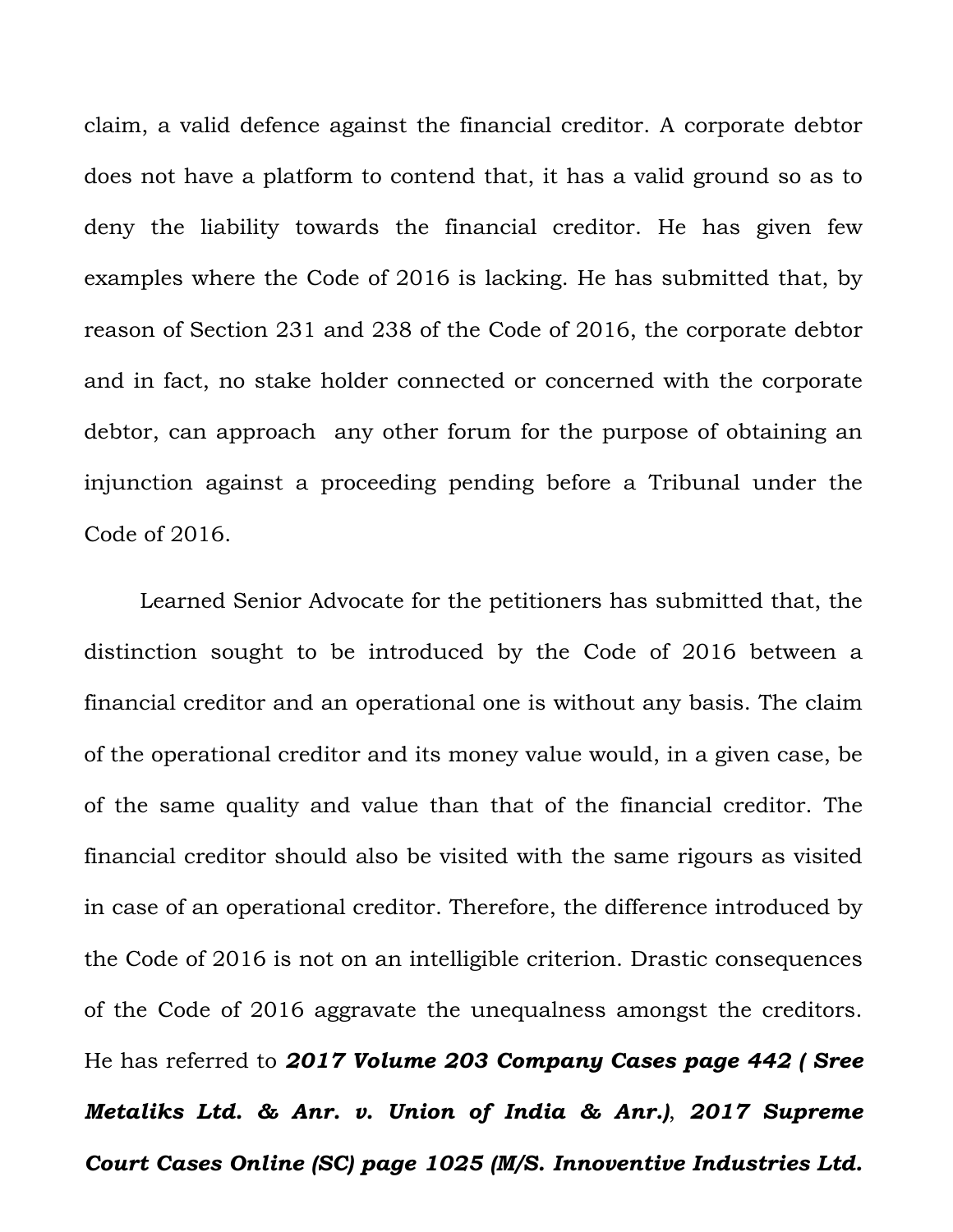*v. ICICI Bank & Anr.)*, *2017 Supreme Court Cases Online (SC) page 1154 (Mobilox Innovations Private Limited v. Kirusa Software Private Limited)* in support of his contentions.

Learned Senior Advocate for the petitioners has highlighted the proceedings under the Code of 2016. He has submitted that, the post admission stage of an insolvency petition commences upon the insolvency application being admitted by NCLT. He has referred to Sections 21, 30, 31 and 53 of the Code of 2016 as well as Regulation 37 of the Insolvency and Bankruptcy Board of India (Insolvency Resolution Process for Corporate Persons) Regulations, 2016 in support of his contentions. According to him, the differentiation introduced in the Code of 2016 in respect of financial and operational creditors should be held to be a differentiation without any intelligible basis and struck down.

 The petition has been opposed by respondents. Learned Advocate appearing for the second respondent has submitted that, there is a paradigm shift in the conception of insolvency and bankruptcy proceedings in respect of a legal entity as well as a natural person. According to him, previously the secured creditors used to get preference in the insolvency proceedings. Preference was also given to the claims of workers as also to the statutory dues. Under the Code of 2016, there is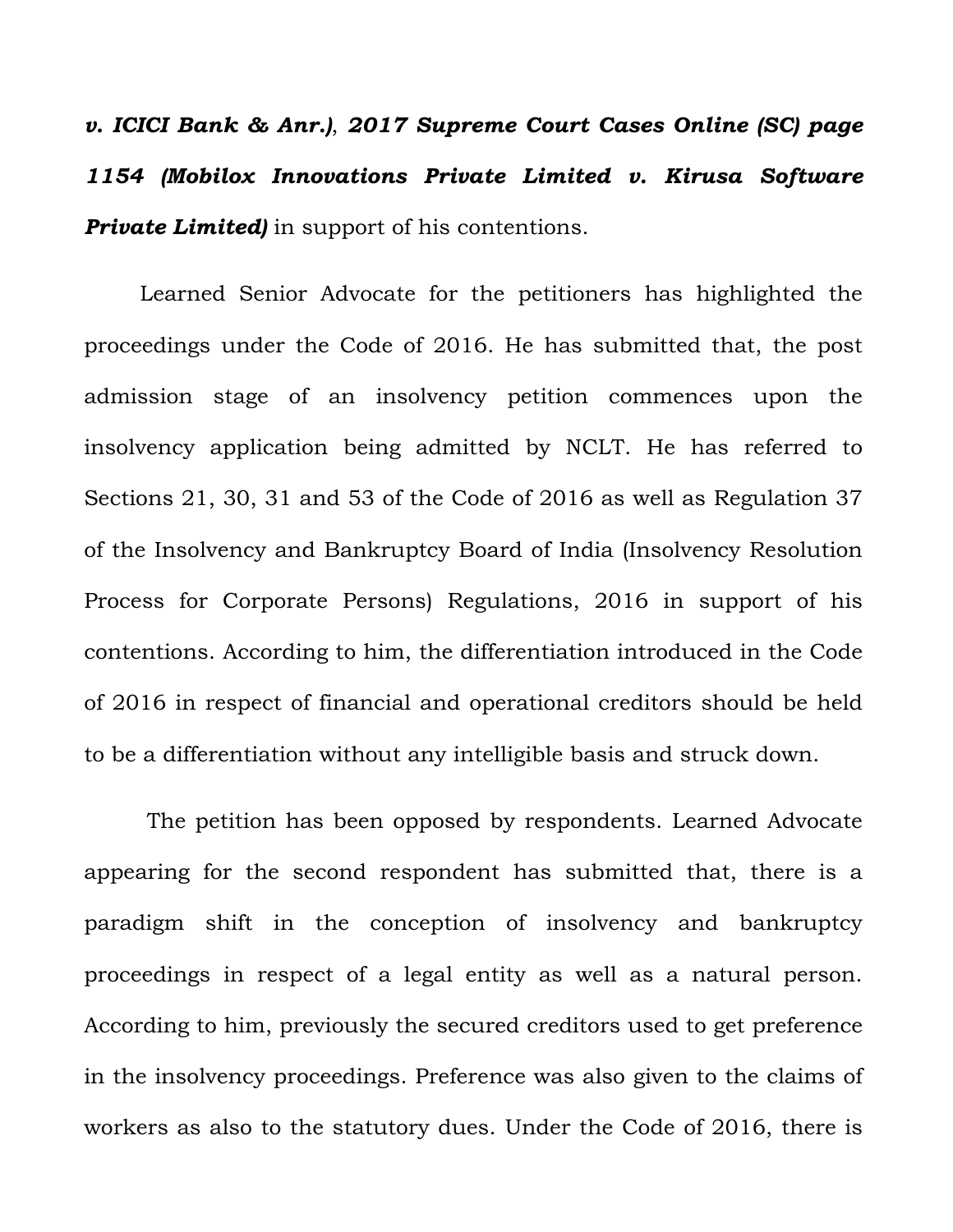an innovative and paradigm shift in the priorities of creditors. It was felt that, the Companies Act, 1956, the Sick Industrial Companies (Special Provisions) Act, 1985, Provisional Insolvency Act, 1920 and other laws relating to Insolvency, did not end in the desired level of success as an over emphasis was given to secured creditors, statutory creditors and workers. He has submitted that, the Court should be slow in striking down an Act of a legislature, duly empowered to pass the legislation, if it is in fiscal or economic domain. In the present case, the competence of the parliament in passing the impugned legislation is not under challenge. The impugned legislation is in the economic field. The Courts have recognized that, in fiscal or tax statutes, a greater latitude is given than other statutes. He has relied upon *2000 Volume 5 Supreme Court Cases page 471 (Bhavesh D. Parish & Ors. v. Union of India)* and *2008 Volume 4 Supreme Court Cases page 720 (Government of Andhra Pradesh & Ors. v. P. Laxmi Devi)* in support of his contentions.

Learned Advocate for the second respondent has highlighted the background in which the Code of 2016 had come into being. He has referred to the report of the Bankruptcy Committee chaired by Dr. T.K. Viswanathan. He has highlighted some of the findings in such report. He has placed the passages where the committee considers the distinctions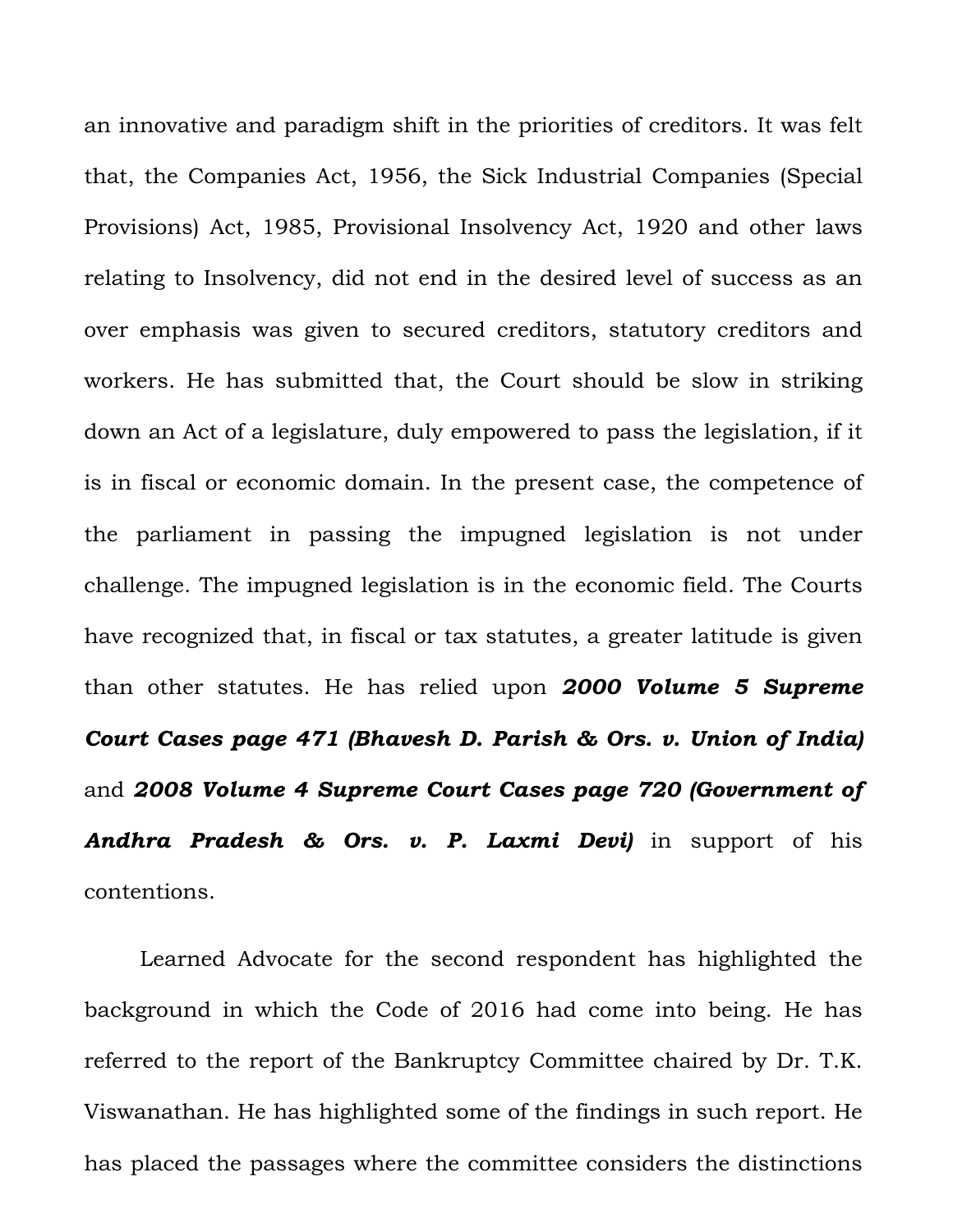in the treatment of financial creditors and operational creditors. He has submitted that, the committee in such report had found that, there was a distinction in the nature of a debt of an operational creditor with that of the financial creditor. Experience has shown that, claim of a financial creditor is more or less uncontested while a claim of an operational creditor may have various angles which may require further adjudication. A claim of an operational creditor can be disputed. He has referred to *Innoventive Industries Limited (supra)* and has submitted that, the Supreme Court had considered the Code of 2016 and did not find anything wrong with the distinction between a financial and an operational creditor. He has referred to the various provisions of the Code of 2016 and has submitted that, the Code of 2016 requires the adjudicating authority to look into a valid dispute raised. *Innoventive Industries Limited (supra)* has recognized that, a valid dispute is to be looked at by the adjudicating authority in the manner as noted therein.

So far as participation in COC is concerned, according to the learned Advocate for the second respondent, the Code of 2016 recognizes the right of an operational creditor to participate in a meeting of COC without the right to vote if such operational creditor has a claim in excess of 10% of the total liability of the corporate debtor. According to him, the threshold of 10% prescribed under the Code of 2016 seeks to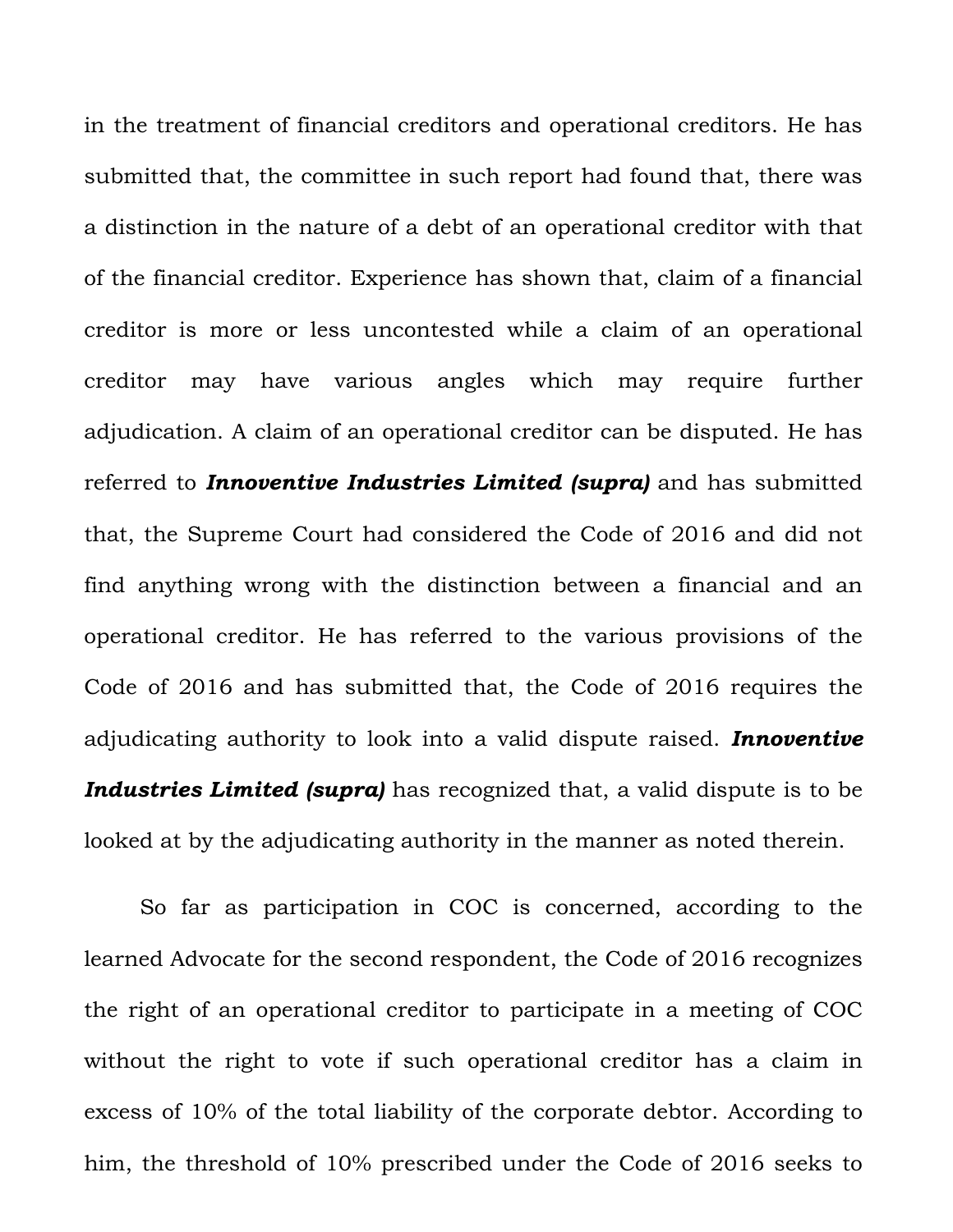remove fringe players. Fringe players if taken on board are likely to create difficulties in the expeditious resolution of an insolvency situation. The Code of 2016 seeks to keep the legal entity alive while trying to resolve the insolvency issue of such legal entity as expeditiously as possible. It prescribes time limit for doing things specified under the Code of 2016. Although, the time limit prescribed under the Code of 2016 can be held to be directory rather than mandatory, then also, by reason of requirement on the adjudicating authority or the insolvency professional or any other designated authority to come up with a plan for insolvency resolution at the earliest, the Code of 2016 in its essence seeks to address an insolvency issue of a legal entity as expeditiously as possible so as to permit it to survive. In the event, the insolvency issue cannot be resolved as contemplated under the Code of 2016 then such legal entity is sent into liquidation. It is unlike the Companies Act, 1956. Under the Companies Act, 1956, a company would be put to liquidation once the winding up petition presented was admitted. Learned Advocate for the second respondent has relied upon Section 30 of the Code of 2016 and Regulation 38 of the Insolvency and Bankruptcy Board of India (Insolvency Resolution Process for Corporate Persons) Regulations, 2016 to contend that, the interest of operational creditors are fully protected.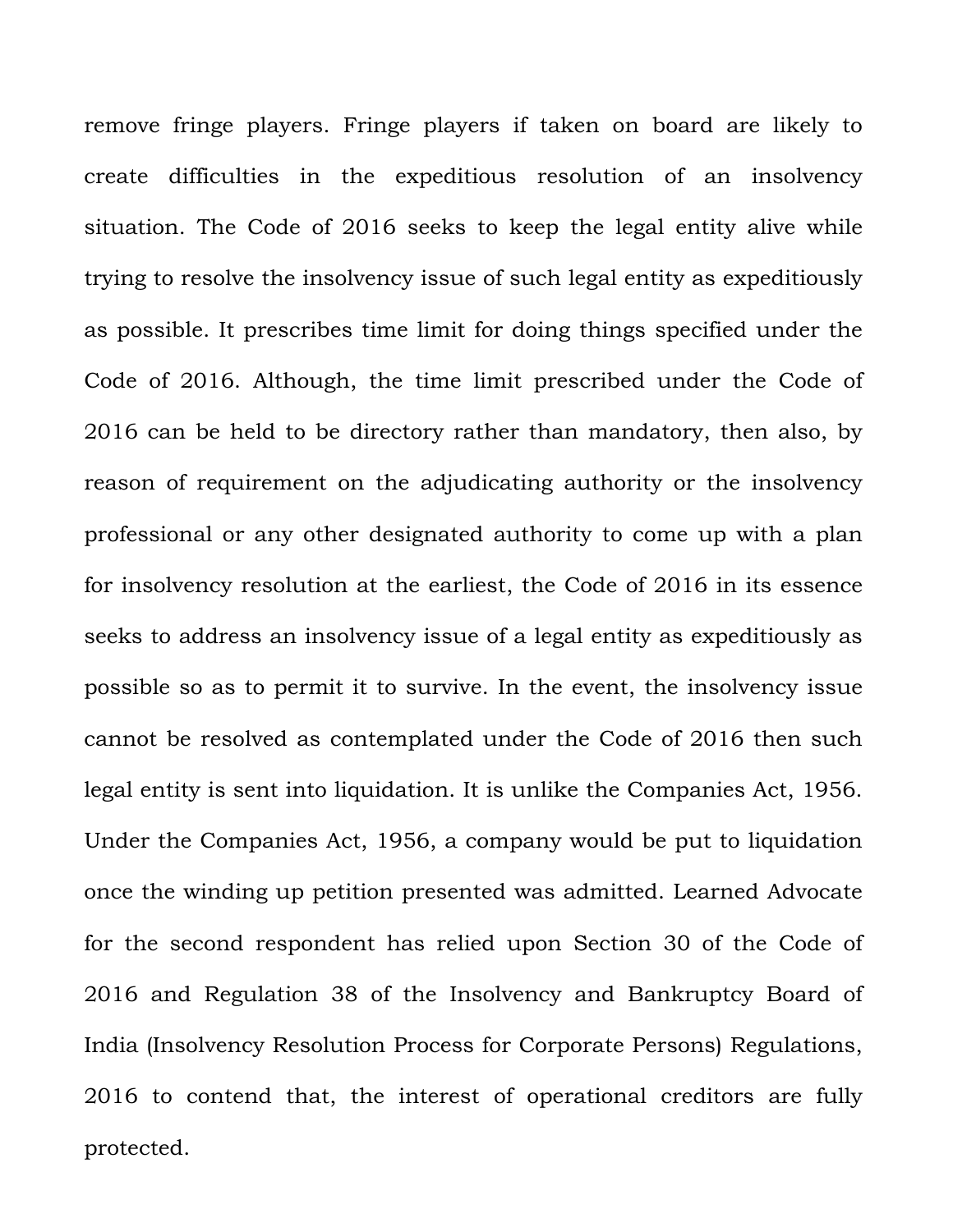So far as the principles of natural justice are concerned, learned Advocate for the second respondent has submitted that, the Code of 2016 contemplates a notice to be given to the corporate debtor under Rule 4(3) in respect of operational creditors under the Insolvency and Bankruptcy (Application to Adjudicating Authority) Rules, 2016. Therefore, even prior to the presentation of a petition of insolvency, a corporate debtor has adequate notice of the default so as to permit the corporate debtor to resolve the insolvency situation. The entire emphasis under the Code of 2016 is to resolve an insolvency situation of a legal entity as expeditiously as possible. Therefore, the corporate debtor is having an opportunity to resolve the insolvency issue even prior to a petition for insolvency being presented against it before the NCLT. In the event of an insolvency petition being presented against the corporate debtor under Sections 7 or 9 of the Code of 2016, as the situation may require, the adjudicating authority has to admit or reject such application within 14 days from the date of presentation. Neither of the two sections excludes the applications on principles of natural justice. Principles of natural justice can be read into a statue unless expressly excluded. On such principle, it cannot be contended that, Sections 7 and 8 obviates the requirement of adherence to the principles of natural justice. He has also relied upon *Sree Metaliks Limited & Anr. (supra)*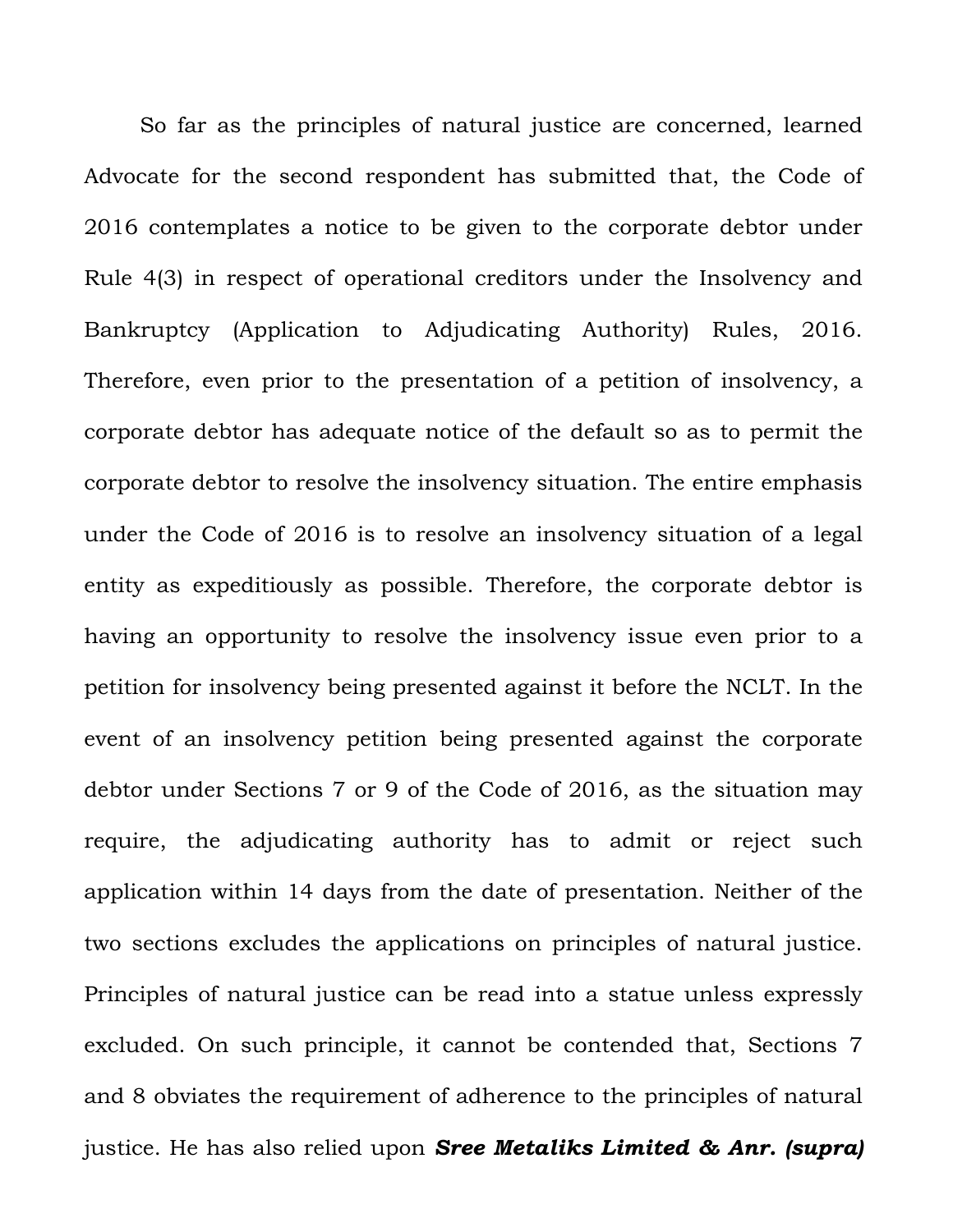in support of his contentions. Learned Advocate for the second respondent has submitted that, unlike the previous statutes, the "divine right" of promoters or shareholders of a company to control and manage a company are no longer held at a high pedestal. Such right is recognized till such time the legal entity is in a position to discharge its liability. Once an element of insolvency creeps into the functions of the company, the right of the shareholders to manage the company is kept in suspended animation till such time the insolvency issue is resolved. Once the insolvency issue is resolved, the right of the shareholders to manage the company revives. The Code of 2016 seeks to send a message to the shareholders of the company that, so long as the company is discharging its liabilities, the shareholder will continue to have a right of management. The shareholders will have their right to manage the company suspended when there is an insolvency issue till the insolvency problem is resolved. The Code of 2016 provides a time frame for the resolution of the insolvency issues as expeditiously as possible. He has referred to the various passages of *Innoventive Industries Limited (supra)* in support of his contentions. He has contended that, no relief should be granted to the petitioners.

Learned Additional Solicitor General appearing for the Union of India has submitted that, Code of 2016 cannot be struck down to be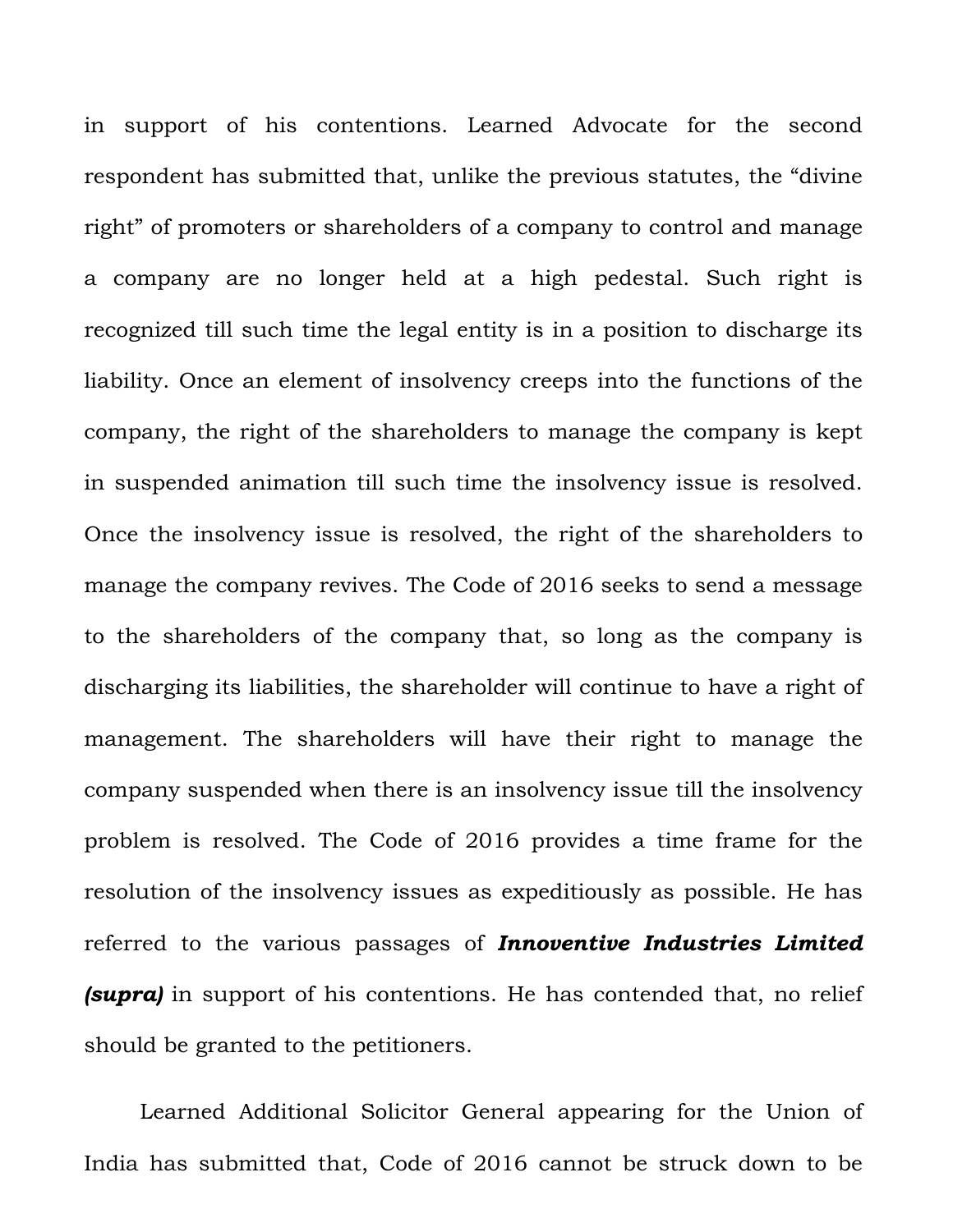ultra vires as sought to be contended on behalf of the petitioners. He has relied upon *2016 Volume 2 Supreme Court Cases page 226 (Director General of Foreign Trade v. Kanak Exports & Anr.)* and has submitted that, experimentation is permissible in economic matters. The Code of 2016 has introduced new ideas and course corrections with regard to resolution of insolvency of legal entities and natural persons. Legislature is entitled to undertake such experimentations. The Court should be slow in striking down legislations with regard to an economic matter. Referring to *1981 Volume 4 Supreme Court Cases page 675 (R.K. Garg v. Union of India)* he has submitted that, possibility of an abuse of a piece of legislation is no ground for it being struck down as ultra vires the Constitution of India. Referring to *2012 Volume 6 Supreme Court Cases page 312 (State of Madhya Pradesh v. Rakesh Kohli & Anr.)* learned Additional Solicitor General has submitted that, unless the Court is shown that, there is a flagrant violation of the Constitution of India by a provision of a statue, the Court should not intervene. The Court should presume the constitutionality of a statute. Referring to *2009 Volume 12 Supreme Court Cases page 491 (Satish Kumar Batra & Ors. v. State of Haryana)* learned Additional Solicitor General has submitted that, abuse of an enactment is no ground to declare it ultra vires the Constitution of India.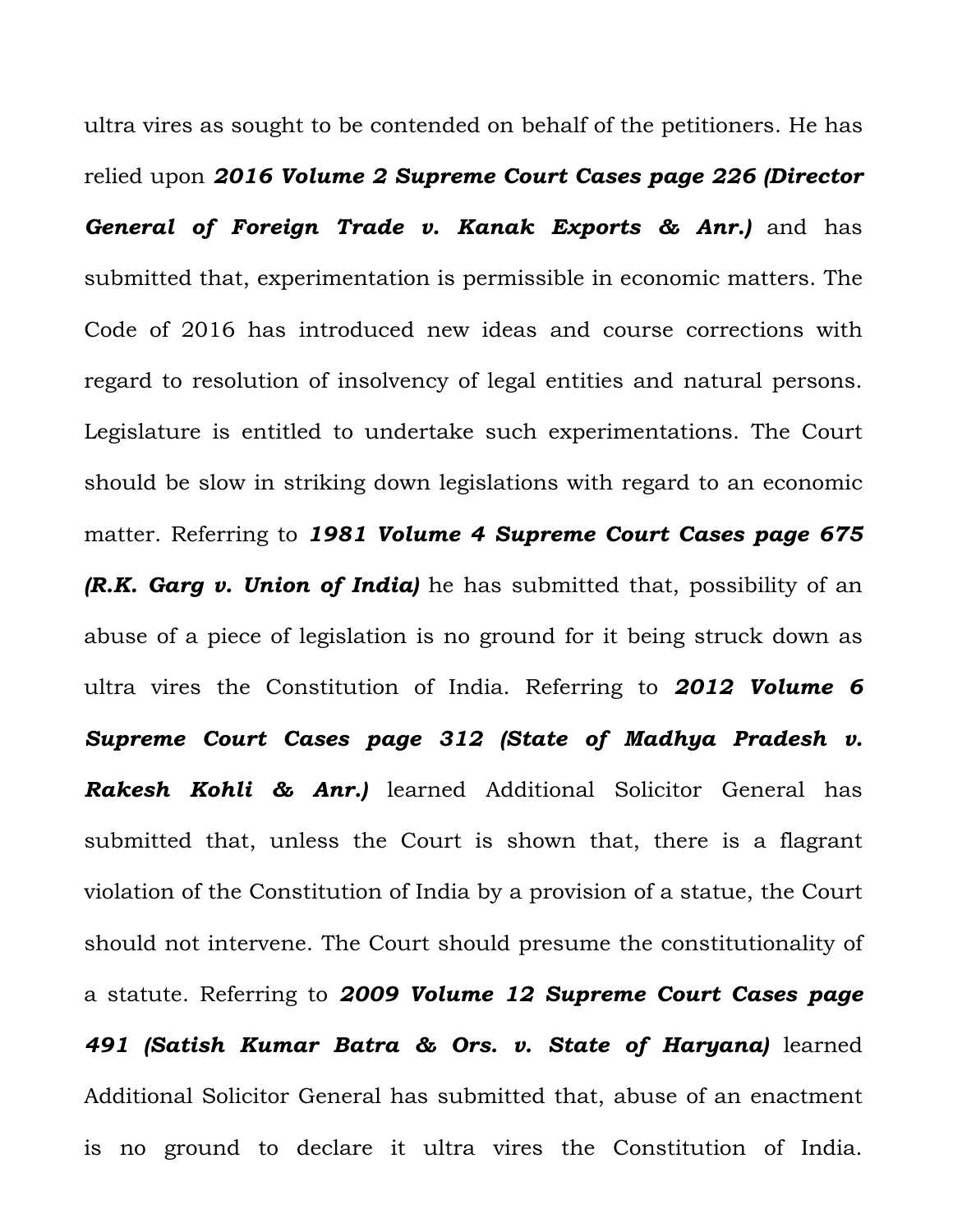Consequently, he has submitted that, the petitioners are not entitled to any relief.

The parties have referred to the following provisions of the Code of 2016 for consideration:-

*"3. Definitions.- In this code, unless the context otherwise requires, -*

*(6) "claim" means –*

*(a) a right to payment, whether or not such right is reduced to judgment, fixed, disputed, undisputed, legal, equitable, secured or unsecured;*

*(b) right to remedy for breach of contract under any law for the time being in force, if such breach gives rise to a right to payment, whether or not such right is reduced to judgment, fixed, matured, unmatured, disputed, undisputed, secured or unsecured;*

*(7)……………………………………………………………………..*

*(8)……………………………………………………………………..*

*(9)……………………………………………………………………..*

*(10) "creditor" means any person to whom a debt is owed and includes a financial creditor, an operational creditor, a secured creditor, an unsecured creditor, creditor and a decree-holder;*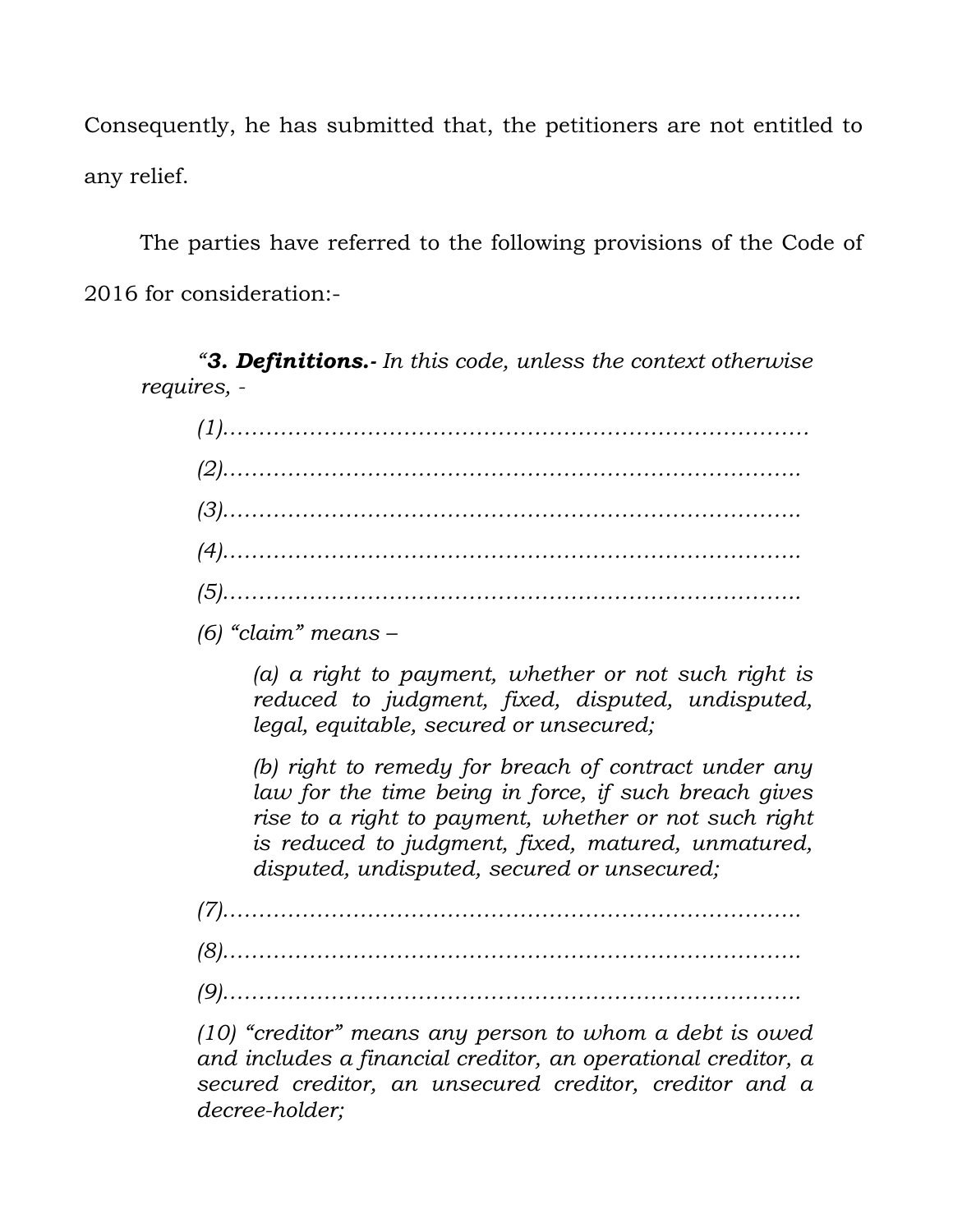*(11) "debt" means a liability or obligation in respect of a claim which is due from any person and includes a financial debt and operational debt;*

*(12) "default" means non-payment of debt when whole or any part or instalment of the amount of debt has become due and payable and is not repaid by the debtor or the corporate debtor, as the case may be; …………………………"*

*"5. Definitions.- In this Part, unless the context otherwise requires,—*

*(1)……………………………………………………………………. (2)……………………………………………………………………. (3)……………………………………………………………………. (4)……………………………………………………………………. (5)………………………………………………………………….…*

*(6) "dispute" includes a suit or arbitration proceedings relating to —*

- *(a) the existence of the amount of debt;*
- *(b) the quality of goods or service; or*
- *(c) the breach of a representation or warranty;*

*(7) "financial creditor" means any person to whom a financial debt is owed and includes a person to whom such debt has been legally assigned or transferred to;*

*(8) "financial debt" means a debt alongwith interest, if any, which is disbursed against the consideration for the time value of money and includes —*

*(a) money borrowed against the payment of interest; (b) any amount raised by acceptance under any acceptance credit facility or its de-materialised equivalent;*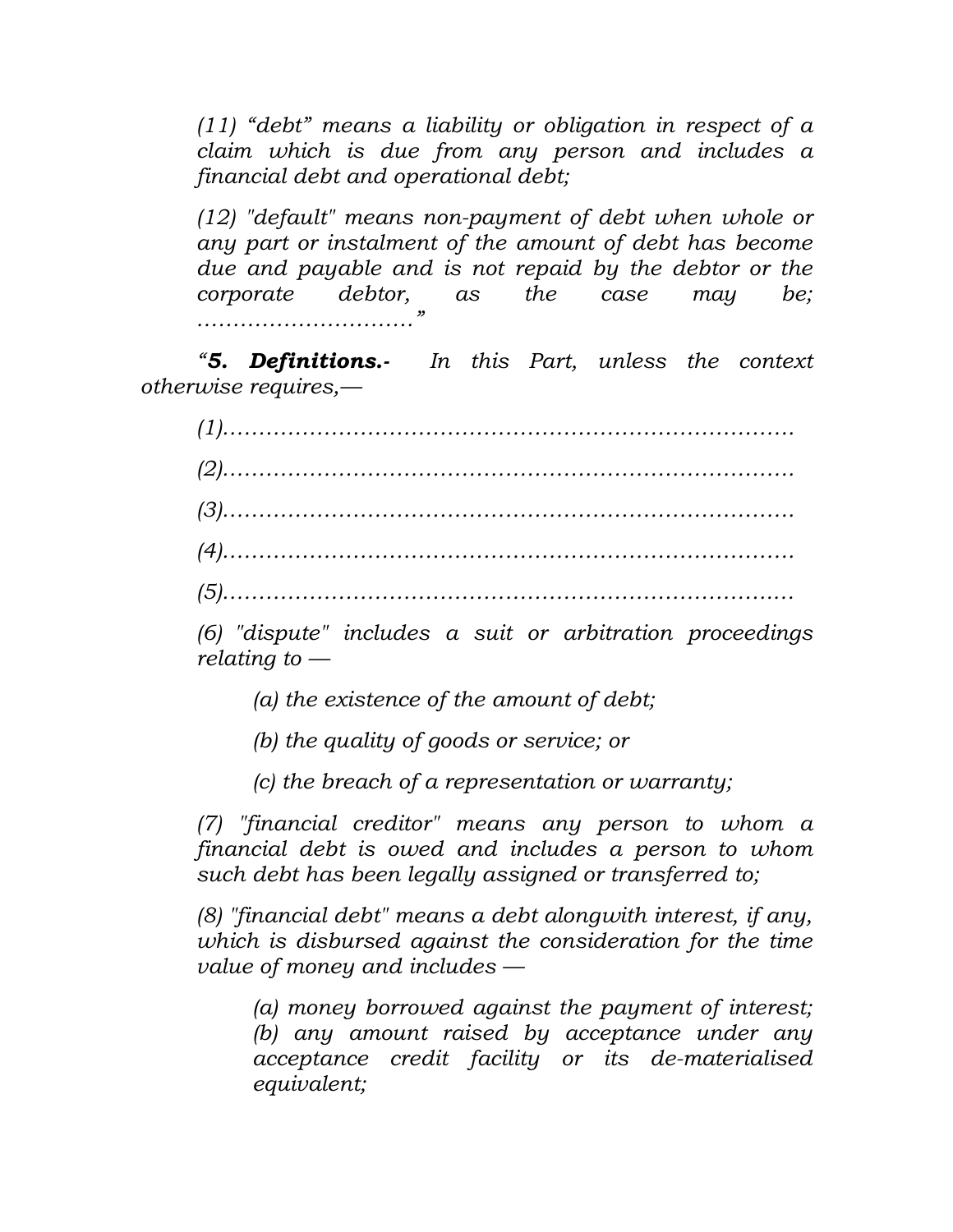*(c) any amount raised pursuant to any note purchase facility or the issue of bonds, notes, debentures, loan stock or any similar instrument;*

*(d) the amount of any liability in respect of any lease or hire purchase contract which is deemed as a finance or capital lease under the Indian Accounting Standards or such other accounting standards as may be prescribed;*

*(e) receivables sold or discounted other than any receivables sold on nonrecourse basis;*

*(f) any amount raised under any other transaction, including any forward sale or purchase agreement, having the commercial effect of a borrowing;*

*(g) any derivative transaction entered into in connection with protection against or benefit from fluctuation in any rate or price and for calculating the value of any derivative transaction, only the market value of such transaction shall be taken into account; (h) any counter-indemnity obligation in respect of a guarantee, indemnity, bond, documentary letter of credit or any other instrument issued by a bank or financial institution;*

*(i) the amount of any liability in respect of any of the guarantee or indemnity for any of the items referred to in sub-clauses (a) to (h) of this clause;*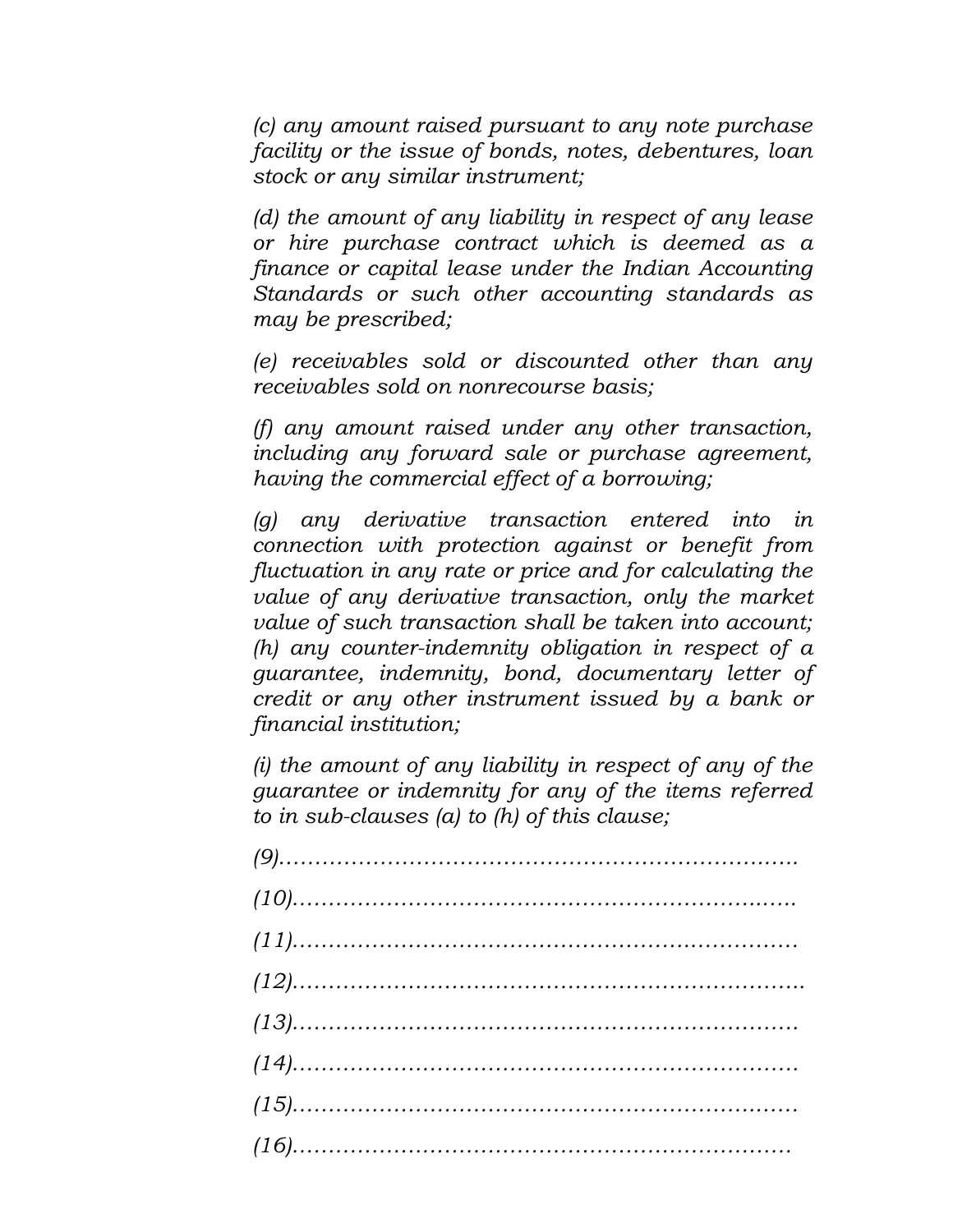*(17)…………………………………………………………… (18)………………………………………………..…………..*

*(19)…………………………………………………..………..*

*(20) "operational creditor" means a person to whom an operational debt is owed and includes any person to whom such debt has been legally assigned or transferred;*

*(21) "operational debt" means a claim in respect of the provision of goods or services including employment or a debt in respect of the repayment of dues arising under any law for the time being in force and payable to the Central Government, any State Government or any local authority;…………………….."*

*"6. Persons who may initiate corporate insolvency resolution process.- Where any corporate debtor commits a default, a financial creditor, an operational creditor or the corporate debtor itself may initiate corporate insolvency resolution process in respect of such corporate debtor in the manner as provided under this Chapter.*

*7. Initiation of Corporation insolvency process by financial creditor.- (1) A financial creditor either by itself or jointly with other financial creditors may file an application for initiating corporate insolvency resolution process against a corporate debtor before the Adjudicating Authority when a default has occurred.*

*Explanation.—For the purposes of this sub-section, a default includes a default in respect of a financial debt owed not only to the applicant financial creditor but to any other financial creditor of the corporate debtor.*

> *(2) The financial creditor shall make an application under sub-section (1) in such form and manner and accompanied with such fee as may be prescribed.*

> *(3) The financial creditor shall, along with the application furnish —*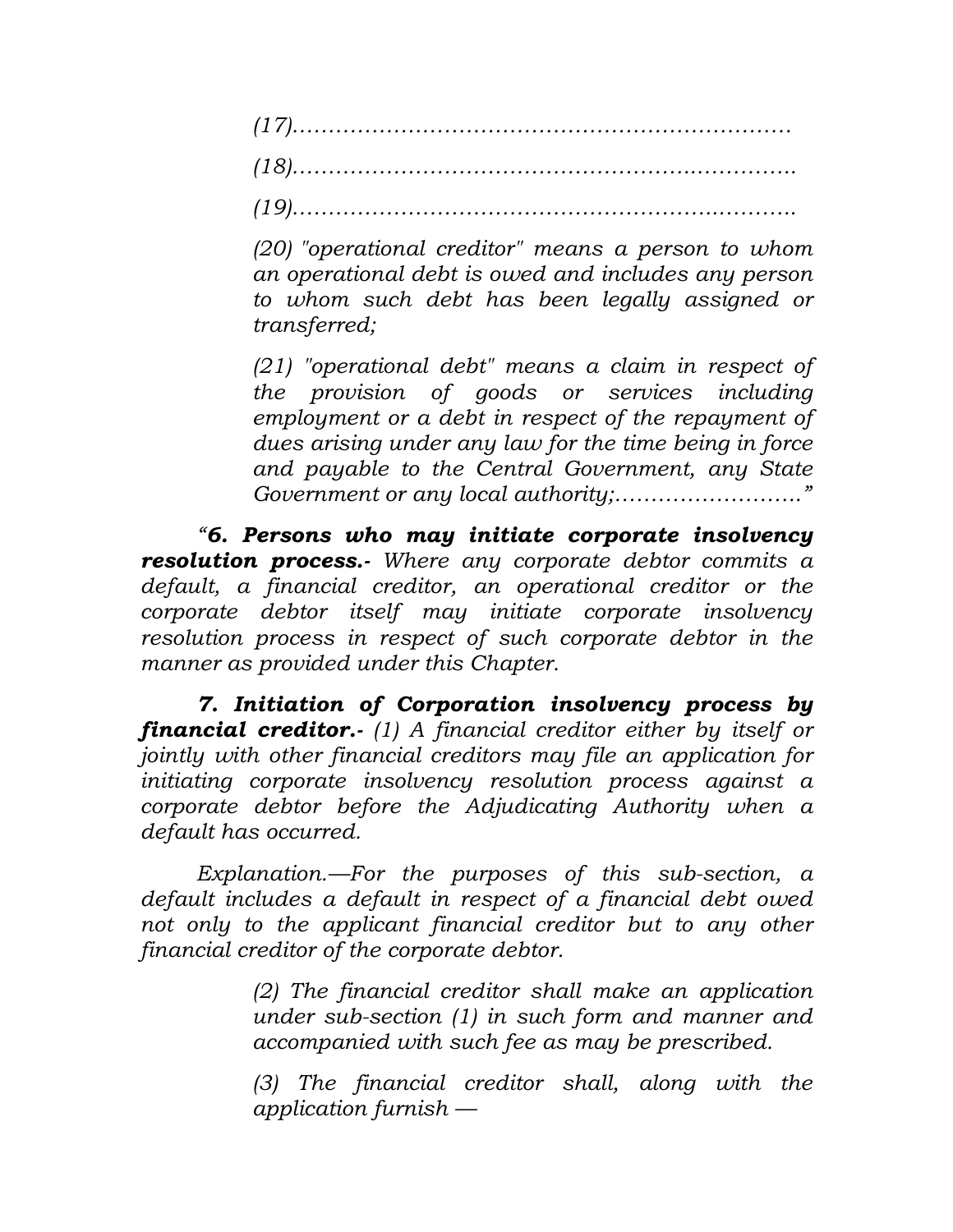*(a) record of the default recorded with the information utility or such other record or evidence of default as may be specified; (*

*b) the name of the resolution professional proposed to act as an interim resolution professional; and*

*(c) any other information as may be specified by the Board.*

*(4) The Adjudicating Authority shall, within fourteen days of the receipt of the application under subsection (2), ascertain the existence of a default from the records of an information utility or on the basis of other evidence furnished by the financial creditor under sub-section (3).*

*(5) Where the Adjudicating Authority is satisfied that-*

*(a) a default has occurred and the application under sub-section (2) is complete, and there is no disciplinary proceedings pending against the proposed resolution professional, it may, by order, admit such application; or*

*(b) default has not occurred or the application under sub-section (2) is incomplete or any disciplinary proceeding is pending against the proposed resolution professional, it may, by order, reject such application:*

*Provided that the Adjudicating Authority shall, before rejecting the application under clause (b) of sub-section (5), give a notice to the applicant to rectify the defect in his application within seven days of receipt of such notice from the Adjudicating Authority.*

*(6) The corporate insolvency resolution process shall commence from the date of admission of the application under sub-section (5).*

*(7) The Adjudicating Authority shall communicate —*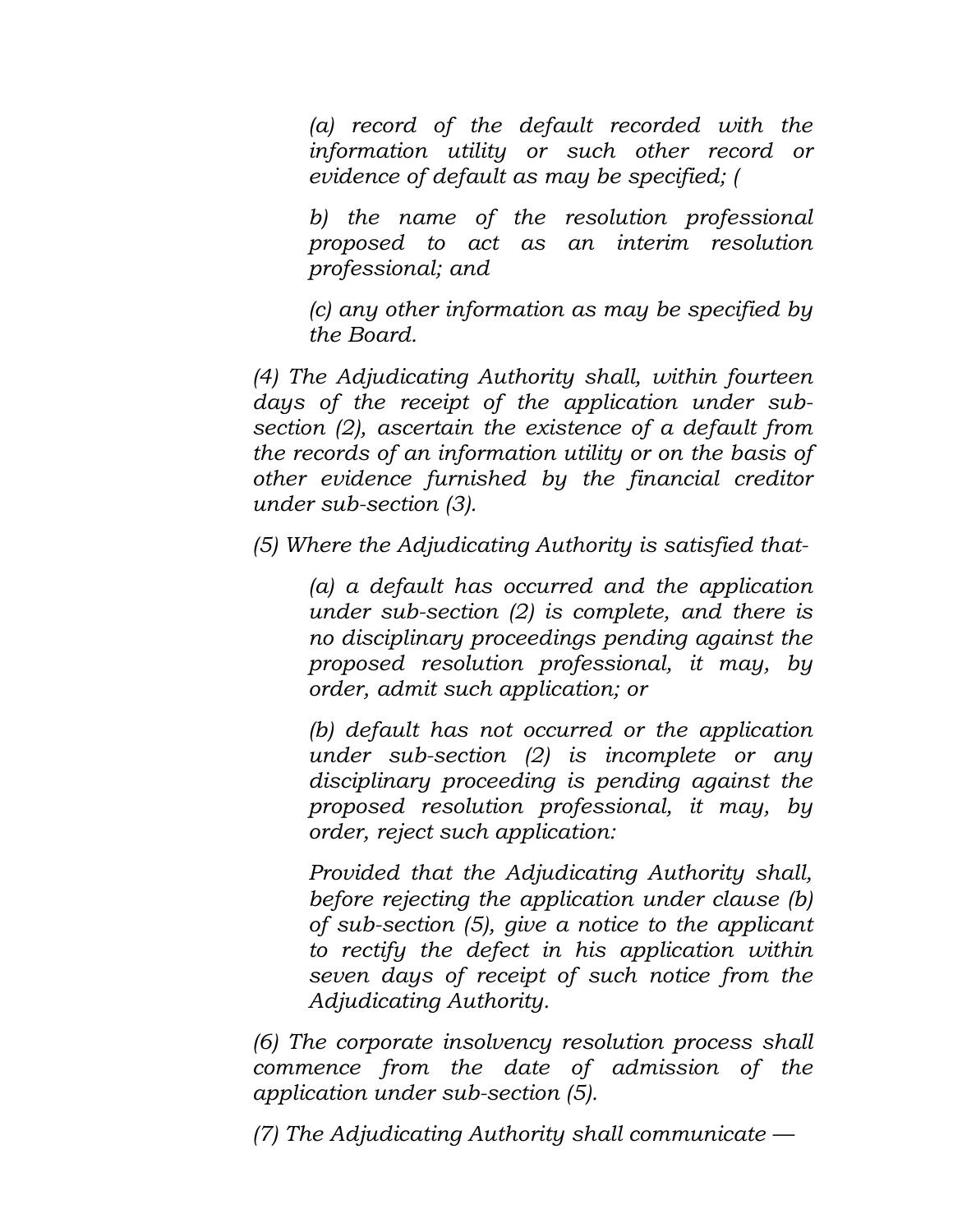*(a) the order under clause (a) of sub-section (5) to the financial creditor and the corporate debtor;*

*(b) the order under clause (b) of sub-section (5) to the financial creditor,*

*within seven days of admission or rejection of such application, as the case may be.*

*8. Insolvency resolution by operational creditor.- (1) An operational creditor may, on the occurrence of a default, deliver a demand notice of unpaid operational debtor copy of an invoice demanding payment of the amount involved in the default to the corporate debtor in such form and manner as may be prescribed.*

*(2) The corporate debtor shall, within a period of ten days of the receipt of the demand notice or copy of the invoice mentioned in sub-section (1) bring to the notice of the operational creditor —*

*(a) existence of a dispute, if any, and record of the pendency of the suit or arbitration proceedings filed before the receipt of such notice or invoice in relation to such dispute;*

*(b) the repayment of unpaid operational debt—*

*(i) by sending an attested copy of the record of electronic transfer of the unpaid amount from the bank account of the corporate debtor; or*

*(ii) by sending an attested copy of record that the operational creditor has encashed a cheque issued by the corporate debtor.*

*Explanation.—For the purposes of this section, a "demand notice" means a notice served by an operational creditor to the corporate debtor demanding repayment of the operational debt in respect of which the default has occurred.*

*9. Application for initiation of corporation insolvency resolution process by operational creditor.- (1) After the expiry of the period of ten days from the date of*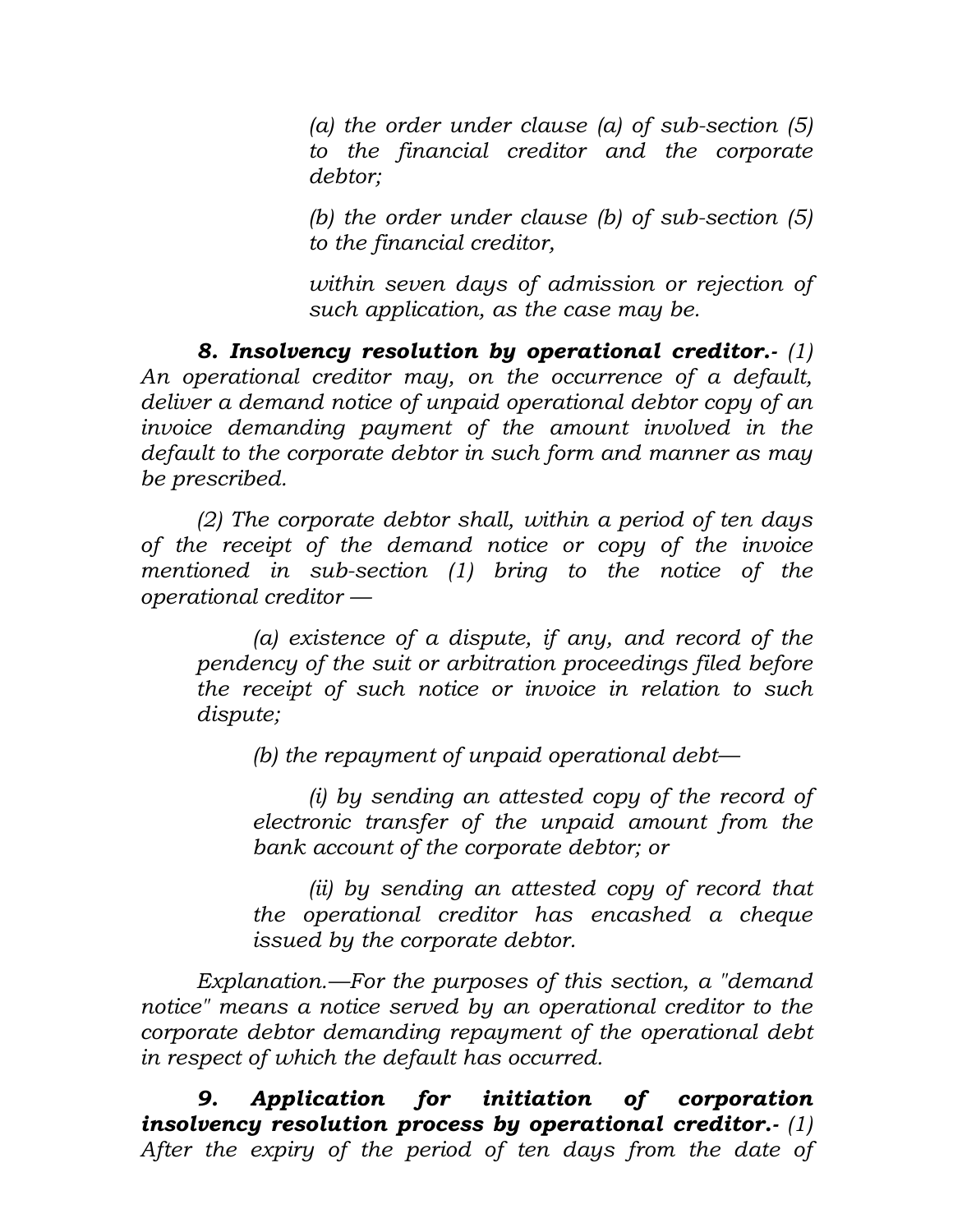*delivery of the notice or invoice demanding payment under subsection (1) of section 8, if the operational creditor does not receive payment from the corporate debtor or notice of the dispute under sub-section (2) of section 8, the operational creditor may file an application before the Adjudicating Authority for initiating a corporate insolvency resolution process.*

*(2) The application under sub-section (1) shall be filed in such form and manner and accompanied with such fee as may be prescribed.*

*(3) The operational creditor shall, along with the application furnish —*

*(a) a copy of the invoice demanding payment or demand notice delivered by the operational creditor to the corporate debtor;*

*(b) an affidavit to the effect that there is no notice given by the corporate debtor relating to a dispute of the unpaid operational debt;*

*(c) a copy of the certificate from the financial institutions maintaining accounts of the operational creditor confirming that there is no payment of an unpaid operational debt by the corporate debtor; and*

*(d) such other information as may be specified.*

*(4) An operational creditor initiating a corporate insolvency resolution process under this section, may propose a resolution professional to act as an interim resolution professional.*

*(5) The Adjudicating Authority shall, within fourteen days of the receipt of the application under sub-section (2), by an order —*

*(i) admit the application and communicate such decision to the operational creditor and the corporate debtor if,—*

*(a) the application made under sub-section (2) is complete;*

*(b) there is no repayment of the unpaid operational debt;*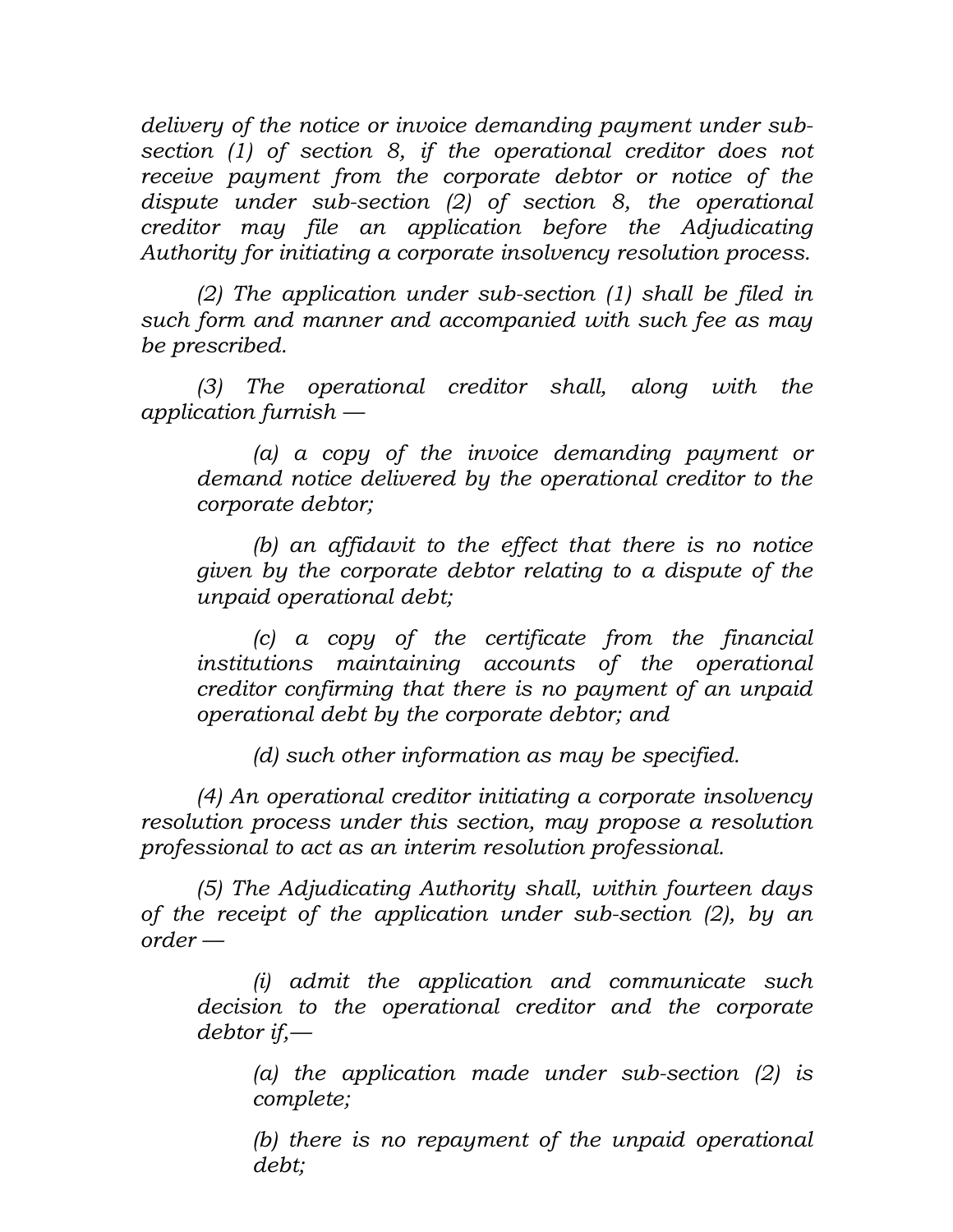*(c) the invoice or notice for payment to the corporate debtor has been delivered by the operational creditor;*

*(d) no notice of dispute has been received by the operational creditor or there is no record of dispute in the information utility; and*

*(e) there is no disciplinary proceeding pending against any resolution professional proposed under sub-section (4), if any*

*(ii) reject the application and communicate such decision to the operational creditor and the corporate debtor, if —*

*(a) the application made under sub-section (2) is incomplete;*

*(b) there has been repayment of the unpaid operational debt;*

*(c) the creditor has not delivered the invoice or notice for payment to the corporate debtor;*

*(d) notice of dispute has been received by the operational creditor or there is a record of dispute in the information utility; or*

*(e) any disciplinary proceeding is pending against any proposed resolution professional:*

*Provided that Adjudicating Authority, shall before rejecting an application under sub-clause (a) of clause (ii) give a notice to the applicant to rectify the defect in his application within seven days of the date of receipt of such notice from the adjudicating Authority.*

*(6) The corporate insolvency resolution process shall commence from the date of admission of the application under sub-section (5) of this section."*

The Code of 2016 deals with insolvency of legal entities as well as

natural persons. Although some of the provisions of the Code of 2016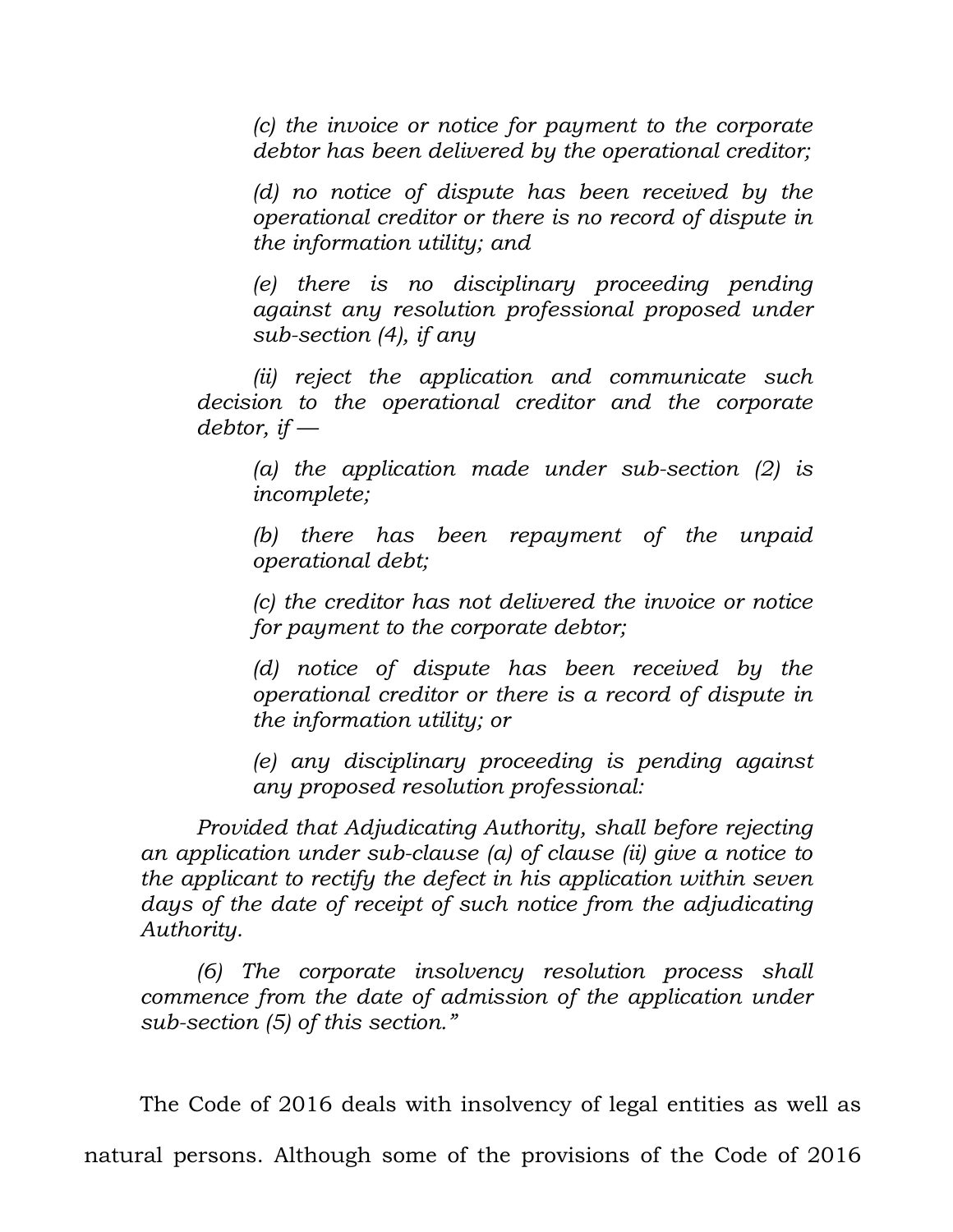had come into effect from May 28, 2016, the provisions of the Code of 2016 under challenge in the writ petition have come into effect from December 1, 2016. Prior thereto, the Companies Act, 2013 and even prior thereto the Companies Act, 1956 dealt with the insolvency issues of a Company incorporated or existing under such Act.

A company has various stakeholders. Creditors of a company are one of the stakeholders. Prior to the concepts of financial and operational creditors being introduced through the Code of 2016, a creditor of a company was classified broadly under three categories, namely, secured creditor, unsecured creditor and statutory creditor.

The Code of 2016 segregates creditors of a company into two broad categories of financial and operational creditor. In addition to the three classifications of creditors existing prior to the Code of 2016, it now seeks to introduce financial and operational creditors. The definition of financial creditor appears in Section 5(7) which is to be read along with Section 5(8) and Section 3(10) of the Code of 2016. Essentially a financial creditor means a creditor whose claim arises out of a transaction in liquidity entered into by such creditor with the company. A financial creditor can be either a secured creditor or an unsecured creditor. An operational creditor on the other hand is a creditor whose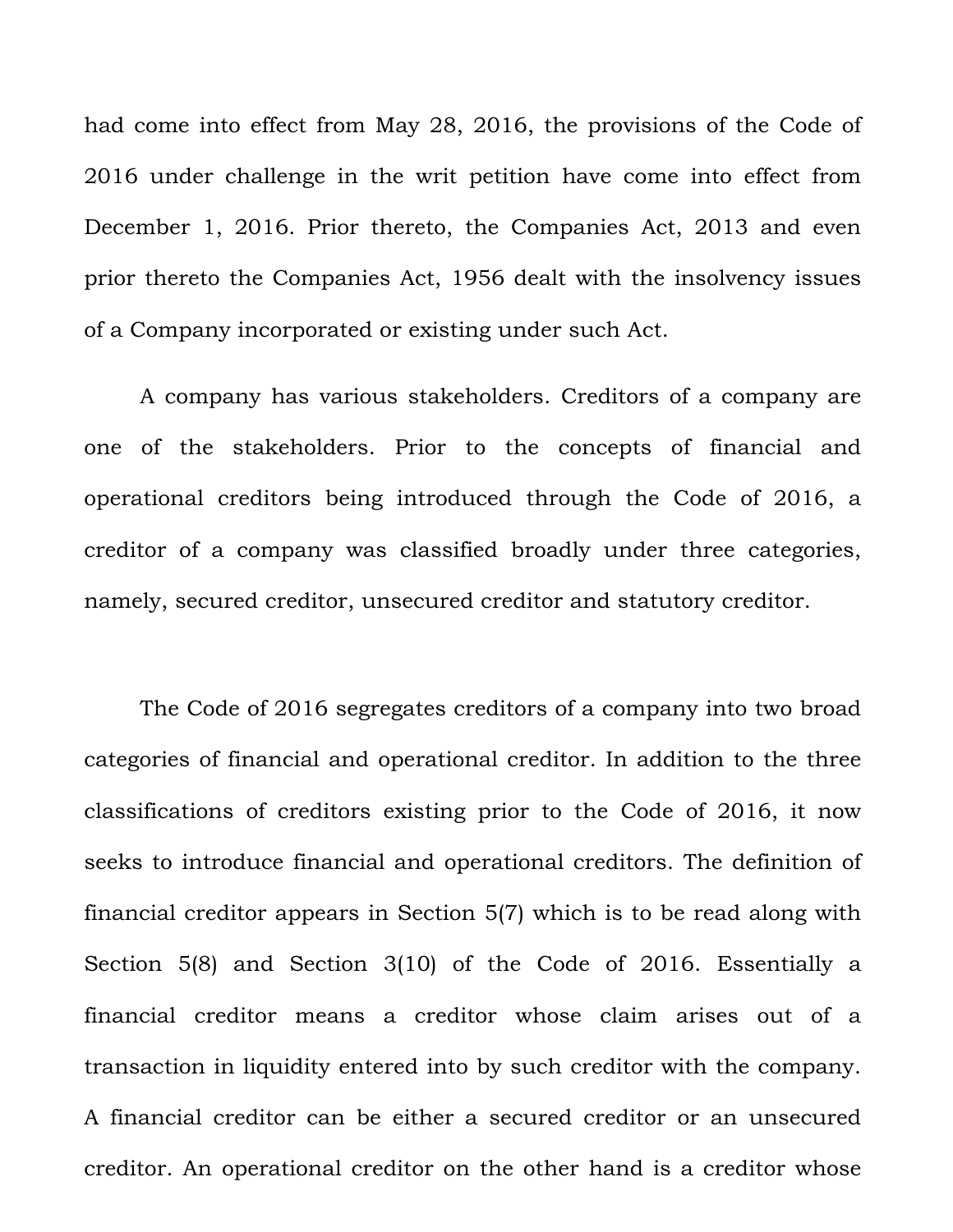claim arises out of a normal business transaction that such creditor may have had with the legal entity. It would include money receivable by an employee or a worker of the company as wages or salary. It would also include a claim of a statutory authority on account of money receivable pursuant to an imposition by a statute. The classification of a creditor of a company as secured, unsecured and statutory creditor stands to be replaced by financial or operational creditor of a company in the initiation of an insolvency proceeding of a Company under the Code of 2016. The three categories of secured, unsecured and statutory creditors, however, have their say also in specified circumstances under the Code of 2016. A secured or unsecured or statutory creditor is reclassified as financial or an operational creditor under the Code of 2016. A creditor of a Company when involved in an insolvency proceeding of a company under the Code of 2016 does not lose the character of being either a secured or unsecured or statutory creditor, of such company as the case may be. However, in the insolvency proceedings, under the Code of 2016, a creditor is also classified as a financial or an operational creditor to deal with the insolvency proceeding of a company. The Code of 2016 seeks to classify the creditors of a company in the two broad categories as noted above. The distinctions of secured, unsecured and statutory creditor are not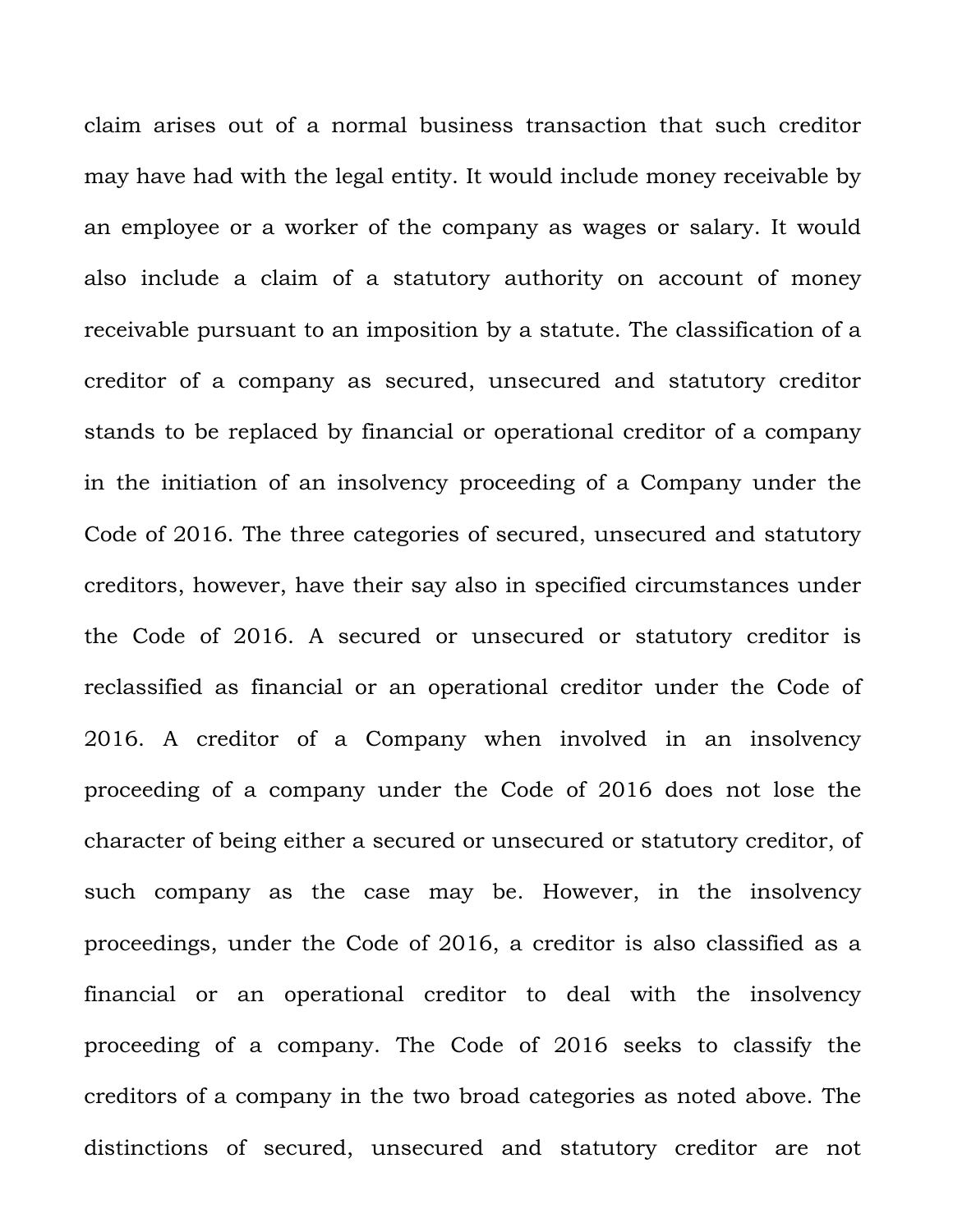obviated in its entirety. These concepts apply at a given stage of the insolvency proceeding. The Code of 2016 while recognizing a creditor as a secured or unsecured or statutory creditor shifts the emphasis of a creditor to being a financial or operational creditor at specified stages of the insolvency proceeding of a Company.

Classification amongst similarly situated persons is permissible if the classification is based on reasonable differentia. If the classification is on reasonable differentia it does not offend the principle of equality. Consequently, creditors of a company can be classified, provided the classification is on reasonable differentia. Financial and operational creditors are defined in the Code of 2016. The definitions of a financial and an operational creditor as obtaining in the Code of 2016 can be said to have certainty and exactitude. The classification made by the Code of 2016 amongst the creditors of a company is on reasonable differentia. The differentia introduced by the Code of 2016 in respect of a creditor of a company does not offend any provisions of the Constitution of India. At least the same is not the argument of the parties before Court. What has been argued is that, the differentiation between the two creditors is such that, one of the classified creditors, that is to say, the financial creditor takes precedence over the operational creditor. Whether the treatment of a financial creditor on pedestal higher than an operational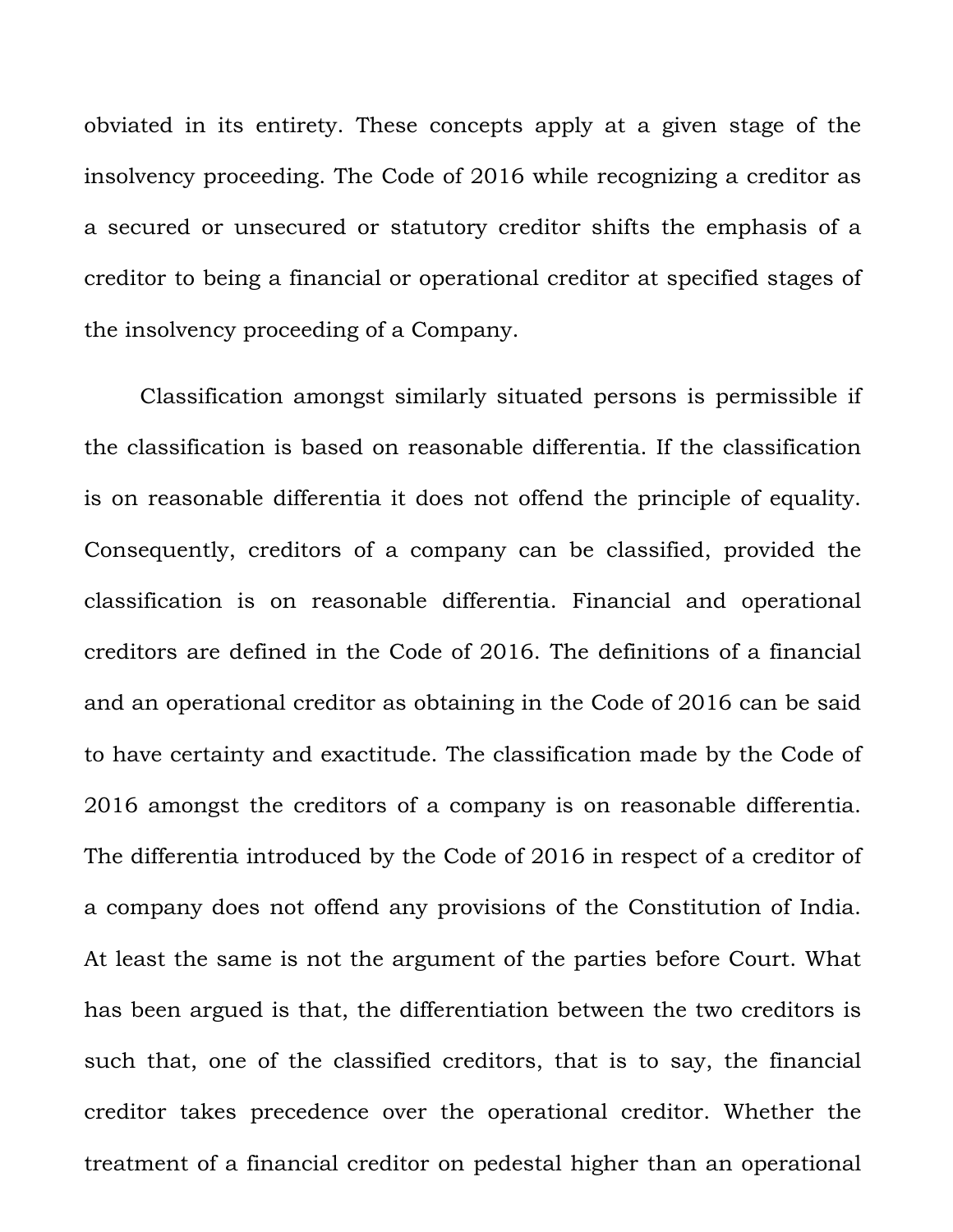creditor and bestowing a higher or better right, so to speak, to a financial creditor is just and proper or whether the same offends any provisions of the Constitution of India requires consideration.

The insolvency process prior to the coming into effect of the Code of 2016 was found to be inadequate to deal with the issues of insolvency of both legal entities and that of natural persons. The existing framework for insolvency and bankruptcy resolution was found to be ineffective and causing undue delay. Few committees and commissions had made recommendations for consolidating the insolvency and bankruptcy laws. The Bankruptcy Law Reforms Committee recommended the Insolvency and Bankruptcy Code. The issue of composition of the committee of creditor for insolvency resolution of a company was considered by the Bankruptcy Committee chaired by Dr. T.K. Viswanathan. The report explains the reasoning behind the composition of the Committee of creditors by the financial creditor and a preference being given to the financial creditors against the operational creditors:-

*"The Committee deliberated on who should be on the creditors committee, given the power of the credits committee to ultimately keep the entity as a going concern or liquidate it. The Committee reasoned that members of the creditors committee have to be creditors both with the capability to access viability, as well as to be willing to modify terms of existing liabilities in negotiations. Typically, operational creditors are neither able to decide on matters regarding the insolvency of the entity, nor*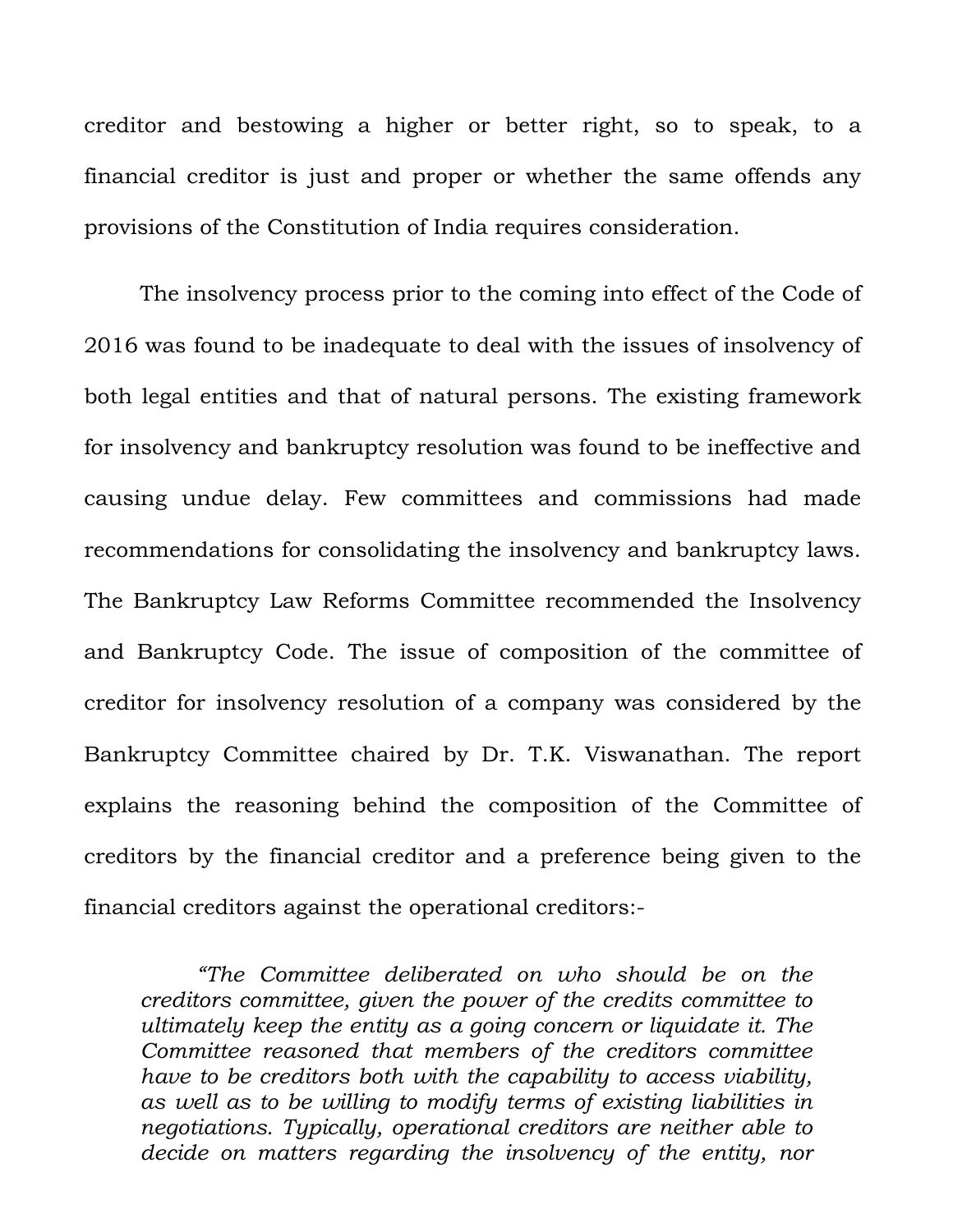*willing to take the risk of postponing payments for better future prospects for the entity. The Committee concluded that, for the process to be rapid and efficient, the Code will provide that the creditors committee should be restricted to only the financial creditors."*

An operational creditor is not ousted in its entirety from coming into the committee of creditors. An operational creditor does not have a voting right in the event it is in the committee of creditors.

The Code of 2016 is in the economic sphere. In *Bhavesh D. Parish & Ors. (supra)* the Supreme Court has expressed the view that, the Court should be slow in staying the applicability of a piece of legislation particularly in the economic spheres even if arguable points are raised unless such provisions are manifestly unjust or glaringly unconstitutional. In *P. Laxmi Devi (supra)* the Supreme Court has held that, the Courts while dealing with legislations particularly in economic matters should presume in favour of the constitutionality of a statute. It has held in paragraph 73 as follows:-

*"73. All decisions in the economic and social spheres are essentially ad hoc and experimental. Since economic matters are extremely complicated, this inevitably entails special treatment for special situations. The State must therefore be left with wide latitude in devising ways and means of fiscal or regulatory measures, and the court should not, unless compelled by the statute or by the Constitution, encroach into this field, or invalidate such law."*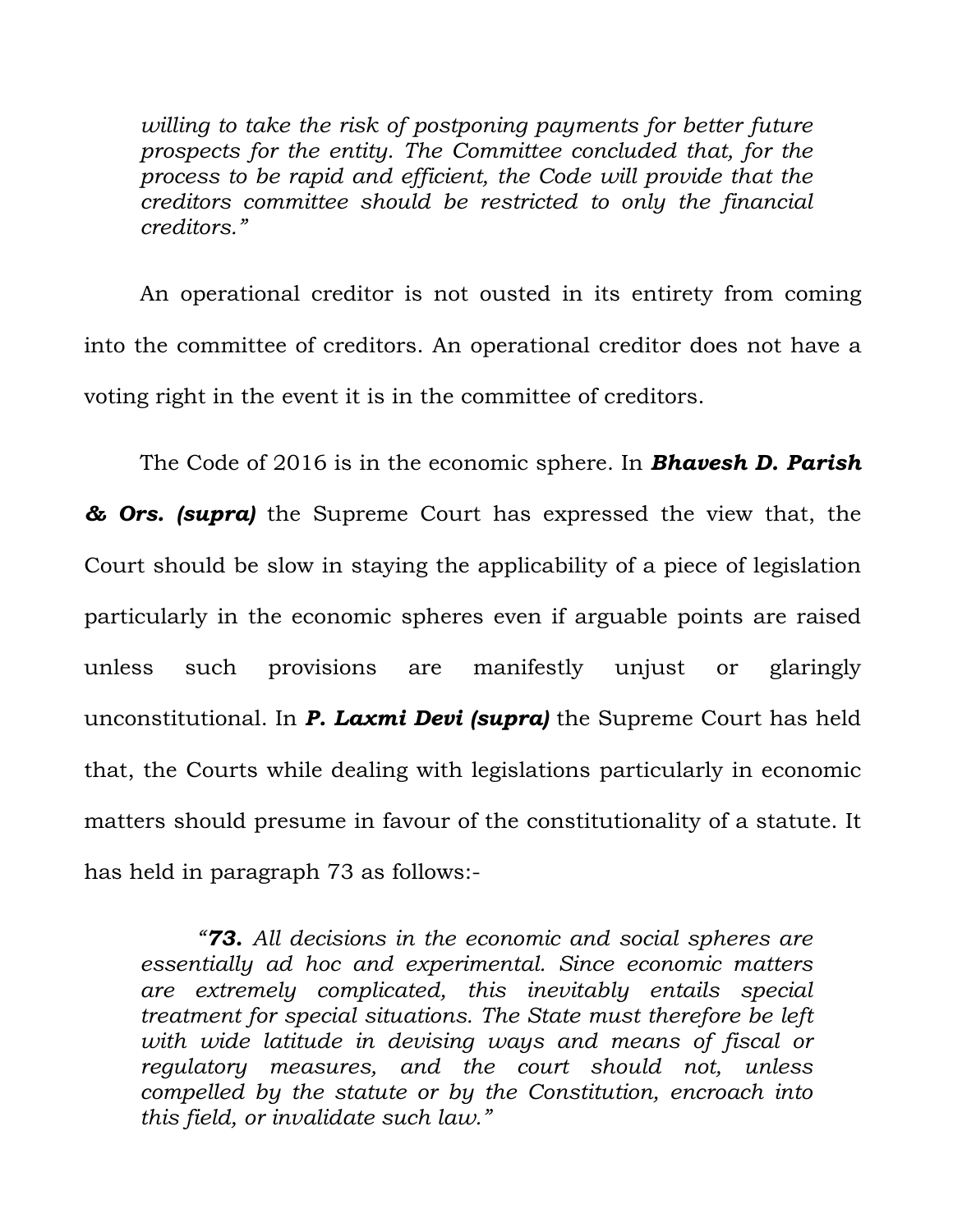The Bankruptcy Committee gives a rationale to the financial creditors being treated in a particular way vis-à-vis an operational creditor in an insolvency proceeding with regard to a company. The rationale is a plausible view taken for an expeditious resolution of an insolvency issue of a company. Courts are not required to adjudge a legislation on the basis of possible misuse or the crudities or inequalities that may be perceived to be embedded in a legislation. The rationale of giving a particular treatment to a financial creditor in the process of insolvency of a company under the Code of 2016 cannot be said to offend any provisions of the Constitution of India. *Sree Metaliks Limited & Anr. (supra)*, *Innoventive Industries Limited (supra)* and *Mobilox Innovations Private Limited (supra)* did not decide the issues of vires of the provisions of the Code of 2016 as sought to be urged in the present petition.

*Kanak Exports & Anr. (supra)* has held that, experimentation in economic matters is permissible. *R.K. Garg (supra)* has held that, the possibility of abuse of a piece of legislation is no ground for it to be struck down. *Rakesh Kohli & Anr. (supra)* has held that, unless the Court is of the view that, there is a flagrant violation of the Constitution of India, it should not be struck down a piece of statute as